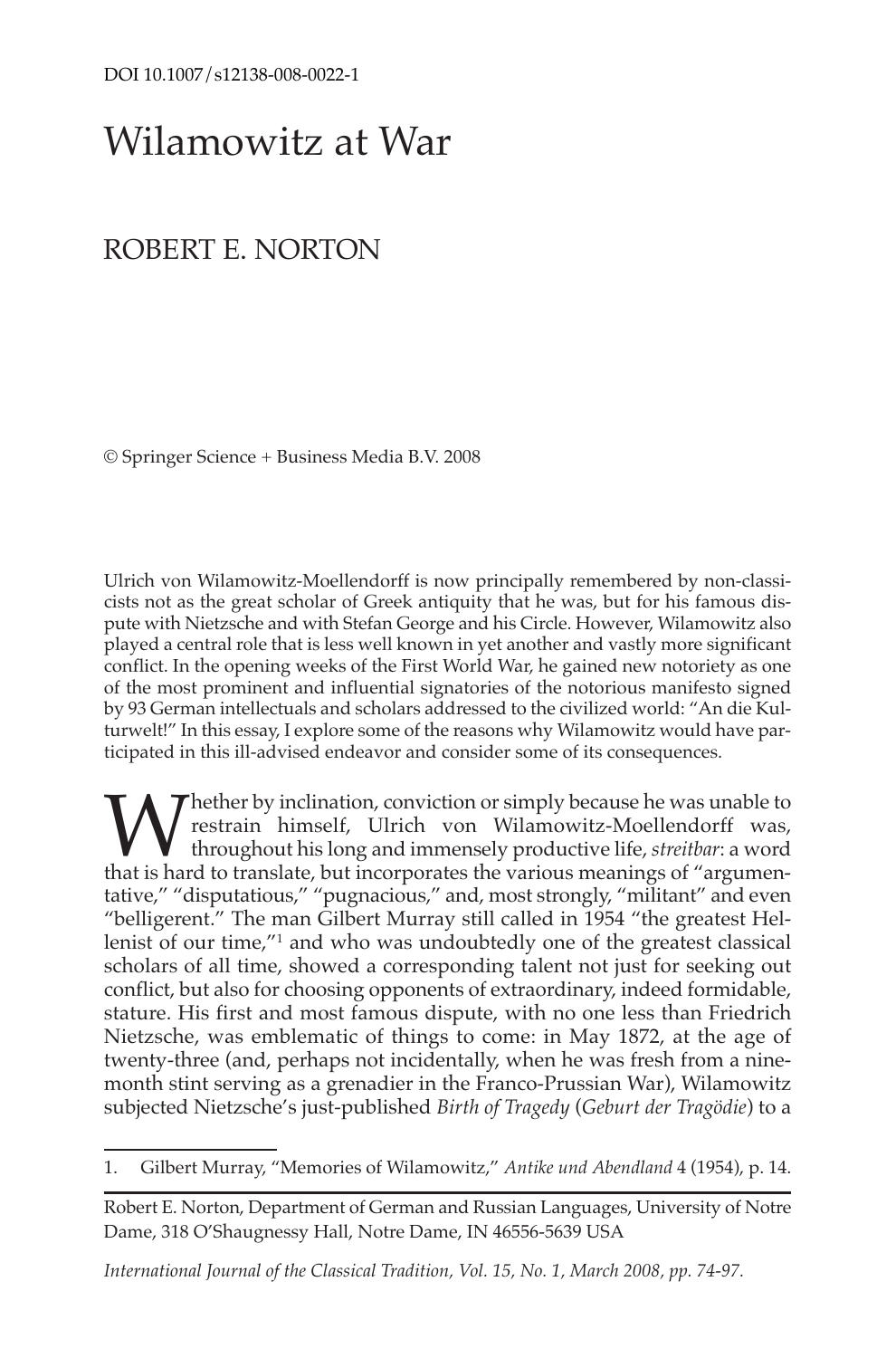scathing critique with the derisive title *Zukunftsphilologie*, in which he not only rejected Nietzsche's book as amounting to no more than a "Dionysian-Apollonian work of art," but more generally, and more damningly, he repudiated the newly appointed professor's scholarly credentials as well. Ostentatiously refusing to address him by his academic title, Wilamowitz wrote that "Mr. Nietzsche does not appear as a scientific researcher" in his book, but instead more resembled a "journalist," and Wilamowitz patronizingly advised him to "step down from the podium from which he ought to teach science"2 and devote himself to more appropriate pursuits, such as swinging a thyrsus and gathering panthers and tigers at his knees. The review caused a minor uproar, and although Nietzsche himself did not respond to the attack, his friend Erwin Rohde loyally wrote a sharply pointed rejoinder with the scabrous title *Afterphilologie*, and even Richard Wagner joined the fray by issuing an open letter in defense of his young acolyte.<sup>3</sup> Well after Nietzsche's fame and influence had far eclipsed his own, Wilamowitz would only concede that his review had been perhaps "naïve" and "juvenile," but he never retracted its substance, remaining instead serenely confident that Nietzsche "did what I called on him to do, gave up his teaching post and science and became a prophet of an irreligious religion and an unphilosophical philosophy."4

A quarter of a century later, and just after assuming the chair at the University of Berlin in 1897 that he would retain until the end of his career, Wilamowitz again took aim at another daunting adversary, this time not a fellow academic, but rather the poet Stefan George, whom many were beginning to regard as the best poet then writing in German. Wilamowitz, like virtually all educated Germans of his generation, maintained a fervent devotion to Goethe and thus to a conception of literary art that was rooted in actual, lived experience. Wilamowitz thus had little patience for the refined artifice of Symbolism, which George had done more than anyone to domesticate in Germany, and Wilamowitz plainly regarded George as little more than a frivolous dilettante. "Whatever is made according to the principle of *l'art pour l'art*," Wilamowitz later wrote on another occasion, "can be pleasing only as long as one can and may play. Real art, however, will achieve its end most surely during serious times.<sup>"5</sup> As if to demonstrate that George's poetry was not even worth

<sup>2.</sup> Ulrich von Wilamowitz-Moellendorff, *Zukunftsphilologie! Eine Erwiderung auf Friedrich Nietzsches ord. professors der classischen Philologie in Basel "Geburt der Tragödie*" (Berlin: Gebrüder Bornträger, 1872), pp. 6; 32: "*herr Nietzsche tritt ja nicht als wissenschaftlicher forscher auf*"; "*journalisten*"; "*steige er herab vom katheder, auf welchem er wissenschaft lehren soll*." This text was reprinted in: Karlfried Gründer, ed., Der Streit um Nietzsches "Geburt der Tragödie" Die Schriften von E. Rohde, R. Wag*ner, U. v. Wilamowitz-Möllendorff* (Hildesheim: Georg Olms, 1969).

<sup>3.</sup> Richard Wagner, "An Friedrich Nietzsche," *Gesammelte Schriften und Dichtungen*, 3rd ed. (Leipzig: E. W. Fritzsch, 1898), vol. 9, pp. 295-302. Cf. on the entire controversy William M. Calder III, "The Wilamowitz-Nietzsche Struggle: New Documents and a Reappraisal," *Nietzsche-Studien* 12 (1983), pp. 214-254.

<sup>4.</sup> Ulrich von Wilamowitz-Moellendorff, *Erinnerungen 1848-1914*, 2nd. exp. ed. (Leipzig: K. F. Koehler, 1928), pp. 129-130: "*naiv*," "*knabenhaft*," "*getan, wozu ich ihn aufforderte, hat Lehramt und Wissenschaft aufgegeben und ist Prophet geworden, für eine irreligiöse Religion und eine unphilosophische Philosophie*."

<sup>5.</sup> Ulrich von Wilamowitz-Moellendorff, "Heroentum," *Reden aus der Kriegszeit* (Berlin: Weidmann, 1915), pp. 97-98. "*Was nach dem Prinzip* l'art pour l'art *gemacht*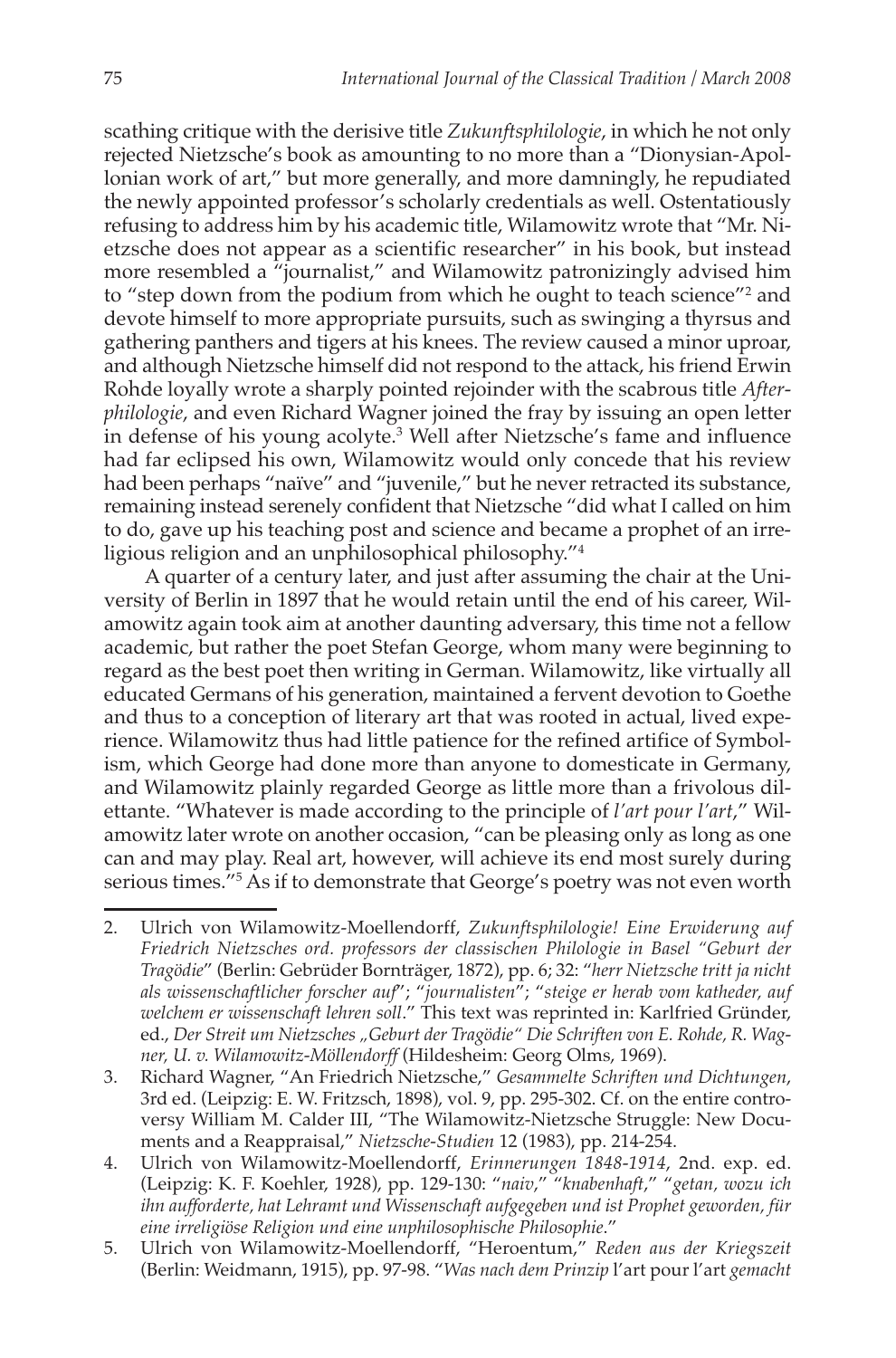a serious, which is to say scientific, appraisal—and perhaps also to show how easily such trifles could be tossed off—Wilamowitz composed several verses parodying George.6 As parodies go, the poems are less than overwhelming for all of his other undeniable qualities, Wilamowitz was no Heine—but they were effective nonetheless, although in ways Wilamowitz could not have foreseen or, for that matter, much welcomed.<sup>7</sup> During the next three decades, George attracted a dedicated following encompassing an impressive number of poets and scholars known collectively as his "circle," many of them brilliant minds in their own right, and all of them united in their antipathy toward Wilamowitz.8 In 1910, George's short-lived journal, *Das Jahrbuch für die geistige Bewegung*, published a caustic essay by one of his adherents, Kurt Hildebrandt, called "Hellas und Wilamowitz," which basically argued that the two had nothing in common. Similarly, when Wilamowitz's book on Plato came out in 1919, Friedrich Gundolf, one of George's closest and most gifted disciples, memorably dismissed it as a "Plato for handmaidens."9 And in the authorized biography of the Master in 1930, Friedrich Wolters noted with mock irony that Wilamowitz enjoyed "the sad renown" of having "defiled every German genius his time brought forth, Wagner, Nietzsche, George."10

In this essay, I principally want to consider the most audacious, most protracted, most bitterly waged battle of Wilamowitz's life, yet the one that is least well-known or understood. Even the great historian of historiography, Arnaldo Momigliano, who knew him as well as anyone else, suggested there were only "two main clashes in Wilamowitz's intellectual life," namely the dispute "with Nietzsche and then with Stefan George."11 But Wilamowitz fought in another and far greater conflict, one that, given the stakes involved and the eventual outcome of the struggle, makes those controversies seem

7. It was not the first time that Wilamowitz had applied his poetic talents to such ends. In 1869, he had also written a satirical poem that so offended his professor, Hermann Usener, at the University of Bonn, that Wilamowitz transferred to Berlin, where he received his doctorate "among rather uncongenial teachers." Cf. Arnaldo Momigliano, "New Paths of Classicism in the Nineteenth Century," in idem, *Studies on Modern Scholarship*, ed. G. W. Bowersock and T.J. Cornell (Berkeley: University of California Press, 1994), p. 253; cf. also p. 188. It may be pertinent to recall that Northrop Frye defined "satire" as "militant irony"; see *Anatomy of Criticism* (Princeton: Princeton University Press, 1957), p. 223.

*ist, wird nur gefallen, solange man spielen darf und kann. Die wahre Kunst dagegen wird in ernster Zeit gerade am sichersten ihr Ziel erreichen.*"

<sup>6.</sup> Cf. Ulrich K. Goldsmith, "Wilamowitz and the *Georgekreis*: New Documents," in *Wilamowitz nach 50 Jahren*, ed. William M. Calder III, Hellmut Flashar and Theodor Lindken (Darmstadt: Wissenschaftliche Buchgesellschaft, 1985), pp. 583-612.

<sup>8.</sup> For more on this issue, see my *Secret Germany. Stefan George and His Circle* (Ithaca: Cornell University Press, 2002).

<sup>9.</sup> Cf. Kurt Hildebrandt, *Erinnerungen an Stefan George und seinen Kreis* (Bonn: Bouvier, 1965), p. 55 n. 11; "*Platon für Dienstmädchen*."

<sup>10.</sup> Friedrich Wolters, *Stefan George und die Blätter für die Kunst* (Berlin: Bondi, 1930), p. 183: "*der traurige Ruhm*" "*daß er jeden deutschen Genius, den seine Zeit gebar, Wagner, Nietzsche, George angemistet hat.*"

<sup>11.</sup> Momigliano, "New Paths of Classicism," p. 274. The essay first appeared in 1982.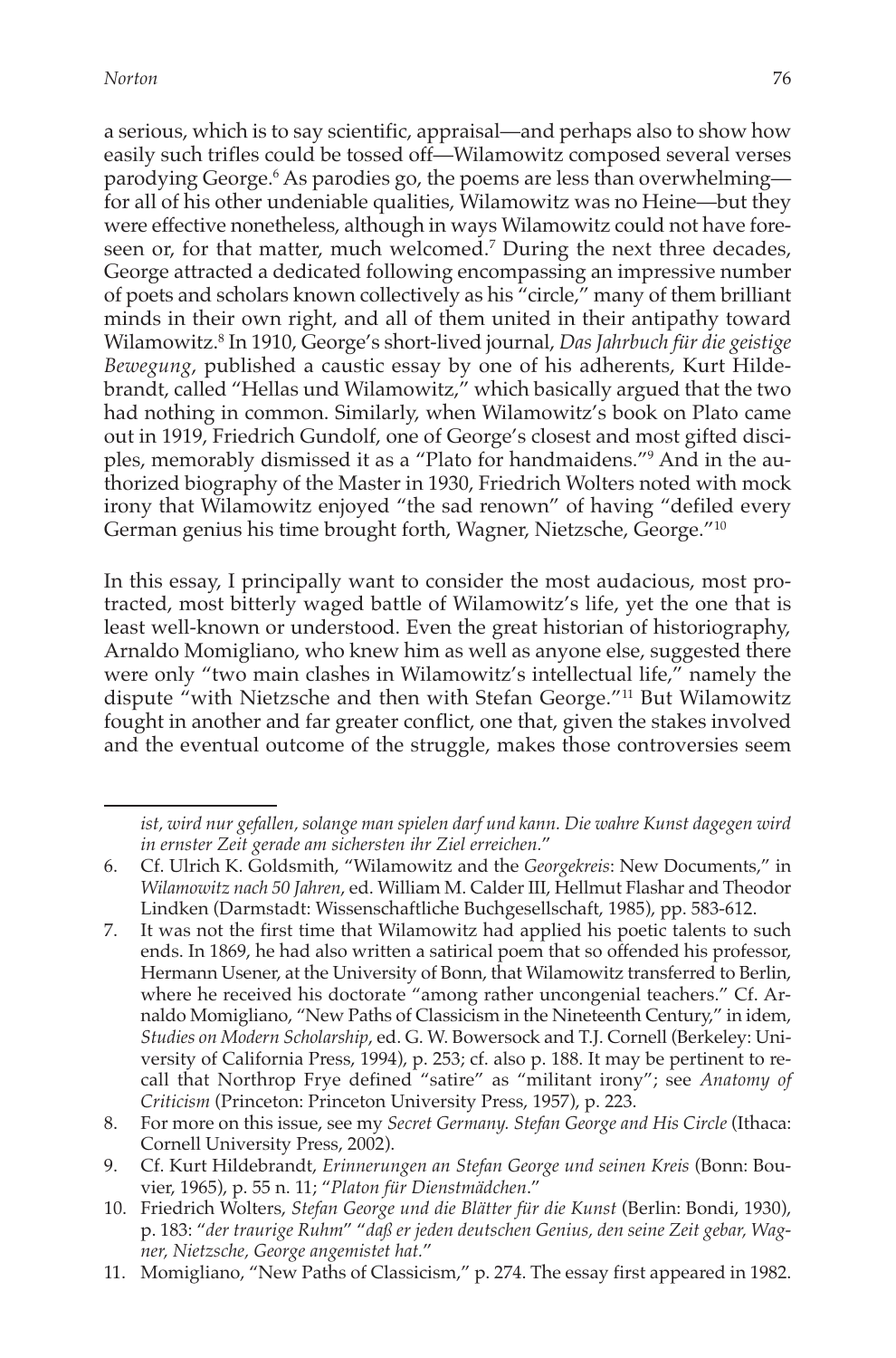like inconsequential squabbles by comparison. I am referring to Wilamowitz's participation in the struggle of and for minds during the First World War.

One of the most extraordinary things to have emerged from the outbreak of hostilities in August 1914 was the debate that erupted about the deeper causes, purpose, and meaning of the war—a debate that, like the war itself, was unprecedented in its scale, scope and intensity. Almost overnight, a "mobilization of intellect" arose that quickly turned into an existential struggle comparable in its virulence and impact to the physical battles taking place on the front. Although this was a broadly European phenomenon, it was in Germany that it achieved its fullest expression. Virtually every intellectual authority of the time, many of whom were eminent figures of national and international standing in their respective fields of history, economics, sociology, philosophy or theology—men such as Friedrich Meinecke, Adolf von Harnack, Ernst Troeltsch, Rudolf Eucken, Werner Sombart, Ferdinand Tönnies, Max Scheler, and Georg Simmel, to name only some of the most prominent—all addressed the war and its attendant complexities in a torrent of speeches, pamphlets, newspaper articles, letters, essays and books. <sup>12</sup> Wilamowitz was no exception, and in a little over a year, between August 1914 and October 1915, he gave at least thirteen public lectures devoted to the war, some of them focusing directly on current events, some retrospective or historical on "The World Empire of Augustus," for example, or, intriguingly, "The Harmony of the Spheres"—and some delivered on official occasions, such as the Emperor's birthday, but all filled with a seemingly imperturbable confidence in the rightness and ultimate victory of the German cause.

Most commentators have passed over this period of Wilamowitz's life and thought in silence or have made either defensive or censorious claims about his political allegiances.13 One of his younger associates, Friedrich Solmsen, admitted that, in retrospect, he found "Wilamowitz's political reactions [...] somewhat embarrassing," explaining that Wilamowitz "never rid his mind of the notions which German official propaganda had spread during

<sup>12.</sup> The literature on the subject is prodigious. Of fundamental importance are Klaus Schwabe, "Zur politischen Haltung der deutschen Professoren im Ersten Weltkrieg," *Historische Zeitschrift* 193 (1961), pp. 601-634; by the same author, *Wissenschaft und Kriegsmoral. Die deutschen Hochschullehrer und die politischen Grundfragen des Ersten Weltkrieges* (Göttingen: Musterschmidt, 1969); Hermann Lübbe, *Politische Philosophie in Deutschland. Studien zu ihrer Geschichte* (Basel: B. Schwabe, 1963); and Kurt Flasch, *Die geistige Mobilmachung. Die deutschen Intellektuellen und der Erste Weltkrieg* (Berlin: A. Fest, 2000).

<sup>13.</sup> One extreme is represented by Egon Flaig, "Towards '*Rassenhygiene'*: Wilamowitz and the German New Right," in *Out of Arcadia. Classics and Politics in Germany in the Age of Burckhardt, Nietzsche and Wilamowitz*, ed. Ingo Gildenhard and Martin Ruehl, Bulletin of the Institute of Classical Studies 79 (London: Institute of Classical Studies, 2003), pp. 105-127. This essay has not been well received. In his review of the volume, Oswyn Murray called Flaig's argument "an idiotic perversion of the facts;" in *German History* 23 (2005), p. 274; and in his discussion, William M. Calder III calls it simply "bizarre;" in *The Classical Review* 54 (2004), p. 552. See the more measured works by Luciano Canfora, "Wilamowitz: 'Politik' in der Wissenschaft," in *Wilamowitz nach 50 Jahren*, pp. 56-79; and especially his *Cultura classica e crisi tedesca: gli scritti politici di Wilamowitz, 1914-1931* (Bari: De Donato, 1977).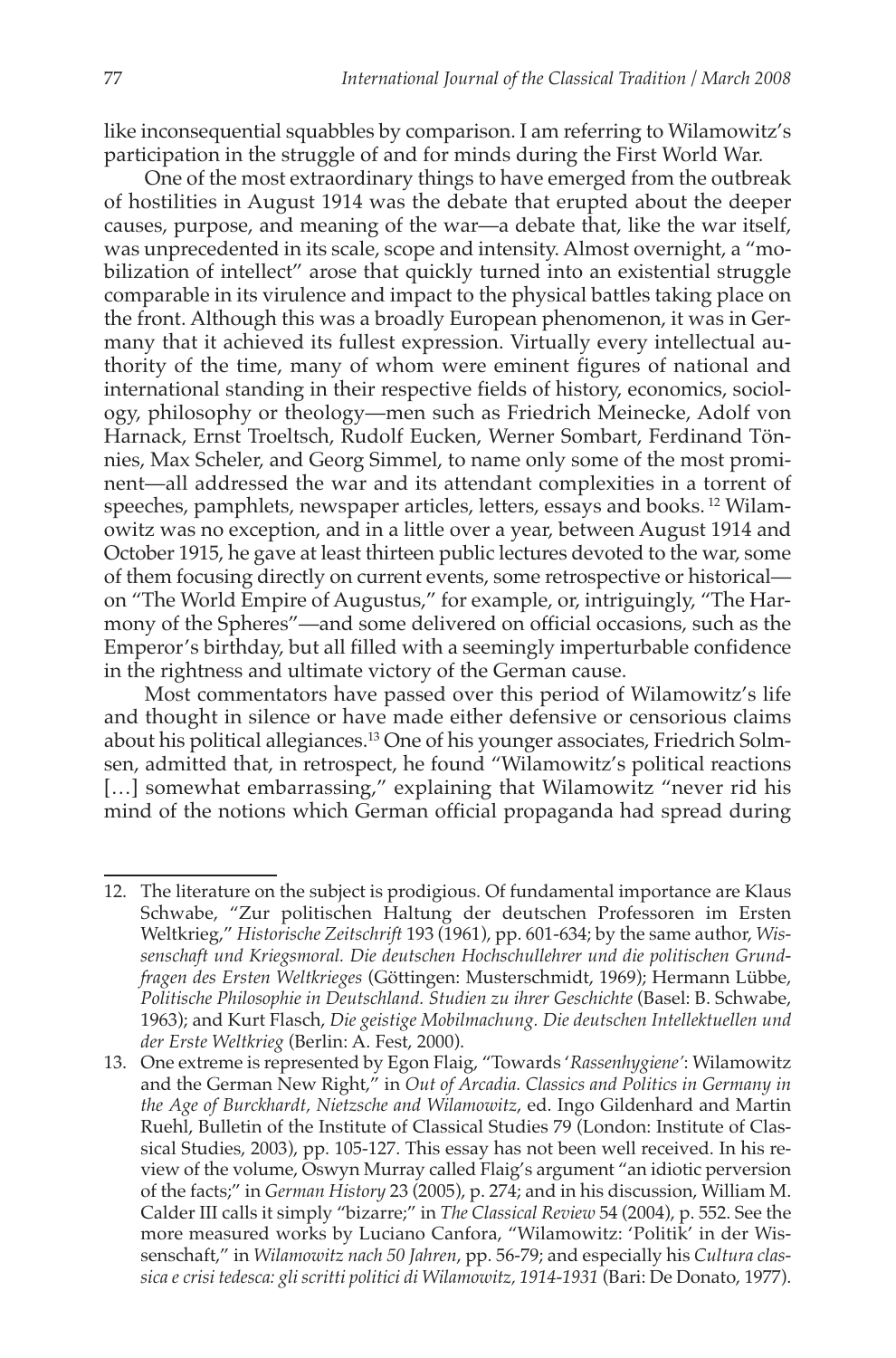the war."14 But this way of putting it gives Wilamowitz both less and more credit than he deserves for the "notions" he expressed at the time. For Wilamowitz did not suddenly adopt those ideas at the beginning of the war, nor did he somehow passively or uncritically conform to some "official" ideology. Rather, in both his person and his post, Wilamowitz embodied that ideology, he was one of its most influential and visible exponents, and far from feeling any need to disencumber his mind from the ideas he held, he felt called upon to persuade—or, more precisely, to instruct—the world concerning their validity and truth.

Although the German professoriate had by 1914 largely retreated from the level of active political engagement that characterized the revolutions of 1848, they were still highly conscious of their status as *Beamte*, that is, not just as employees but also as representatives of the government, and they realized that their actions and words were by definition an expression of the *res publica*. In his study of the German system of higher education at the turn of the century, Friedrich Paulsen had commented at length on what he called "the task of the university for political education and public life." Ideally, the university and thus the professors should represent "in their entirety something like the *public conscience* of the people with respect to what is good and evil in politics, in both domestic and foreign affairs."<sup>15</sup> It was thus natural and in fact expected that members of the university should offer guidance and orientation to their compatriots during what even the reform-minded economist Lujo Brentano was already calling in 1917 "the greatest catastrophe since the fall of the ancient world."16

Even among the illustrious group of scholars who voiced their support of Germany during the war, Wilamowitz played a special and arguably unique role. When war was declared, he was sixty-five years old and not only one of the most celebrated professors at Germany's premier university, he was also regarded as the preeminent Hellenist in Europe. It was the time when the special relationship between Germany and Greece, already a century and a half old, had reached its apex, an achievement owing in no small part to Wilamowitz's own Herculean labors. "Since Wilamowitz," it has been said, "we are able to speak Greek better than before."17 In a letter to his former teacher, Hermann Usener, Wilamowitz had already articulated in 1883 what was to become something like his scholarly credo: "Ancient poetry (and naturally law and belief and history) is dead: our task is to enliven it."<sup>18</sup> This he had done

<sup>14.</sup> Friedrich Solmsen, "Wilamowitz during his Last Ten Years," *Greek, Roman and Byzantine Studies* 20 (1979), p. 115. This essay was reprinted in Solmsen's *Kleine Schriften* III, Collectanea IV/3 (Hildesheim: Georg Olms Verlag, 1982), pp. 430- 463.

<sup>15.</sup> Friedrich Paulsen, *Die deutschen Universitäten und das Universitätsstudium* (Berlin: A. Asher, 1902), pp. 329-331: "*Die Aufgabe der Universität für die politische Bildung und das öffentliche Leben.*" "*in ihrer Gesamtheit etwas wie das* öffentliche Gewissen *des Volkes in Absicht auf gut und böse in der Politik, der inneren und äusseren.*"

<sup>16.</sup> Lujo Brentano, *Elsässer Erinnerungen* (Berlin: Erich Reiß, 1917), p. 130; "die größte Katastrophe seit dem Untergang der antiken Welt."

<sup>17.</sup> Harald Patzer, "Wilamowitz und die klassische Philologie," in *Festschrift Franz Dornseiff* (Leipzig: Bibliographisches Institut, 1953), p. 250: "*Seit Wilamowitz können wir besser Griechisch als frühere Zeiten*."

<sup>18.</sup> Cited in Patzer, p. 245.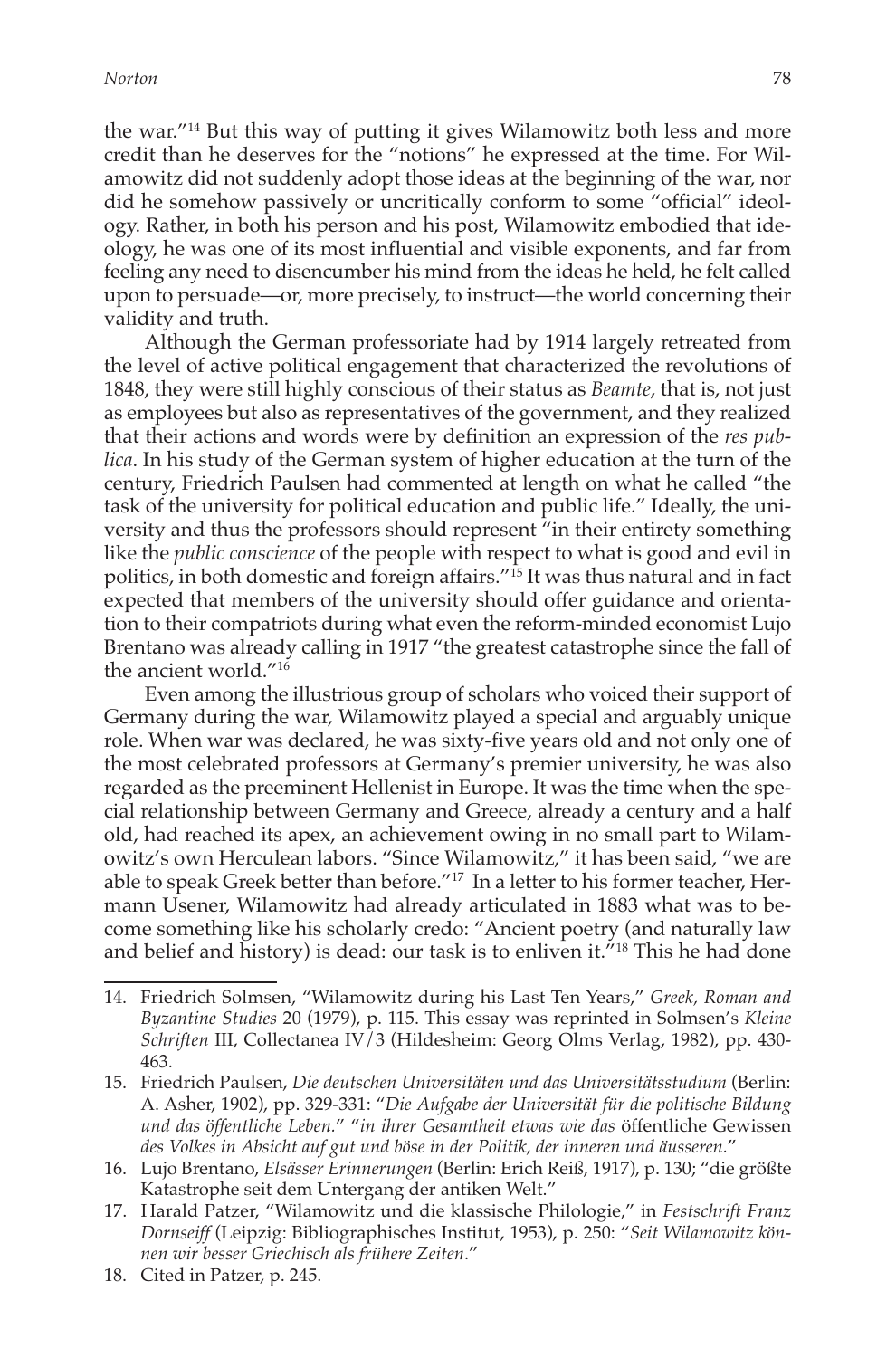through his many editions, commentaries, and translations of ancient texts and of course through his activities as teacher, mentor and role model. But Wilamowitz's ambition was to comprehend, and thereby reanimate, the totality of ancient life as it really was, and not as it was imagined or thought to have been. He wanted literally to grasp the full reality of antiquity. For this reason, Wilamowitz did something that none of the great German philhellenes—neither Winckelmann, nor Goethe, nor even Nietzsche—had done before: he went beyond the requisite Italian journey and actually went to Greece itself, and not just once, but repeatedly. Wilamowitz thought that this kind of direct, personal experience of the physical context of ancient culture was indispensable to the complete apprehension of its lived actuality that he saw as the goal. <sup>19</sup> It was, he felt, this immediate exposure to the sights and textures of the ancient world, and not only its ideas, which turned mere knowledge of the past into true understanding. As he described it elsewhere:

The task of philology is, through the power of science, to make that past life vital again, the song of the poet, the thought of the philosopher and of the magistrate, the sanctity of the temple and the feelings of the faithful, the colorful bustle of the marketplace and the port, land and sea and the people in their work and in their play. Here, too, as in all science, or to speak Greek, in all philosophy, amazement about what is not understood is the beginning; the pure, gratifying perception of what is understood in its truth and beauty is the goal.20

But Wilamowitz was more than just a classical scholar—although he was that to an unequalled degree among his contemporaries—he was also a superlative representative of the German university and, more broadly, of *Wissenschaft* itself. Indeed, it was the ideal of *Wissenschaft*, the pursuit of truth without regard to authority or tradition in the interest of creating understanding for its own sake and producing new knowledge, that enabled the revivification of antiquity that he saw as the aim of philology. In other words, as Wilamowitz expressed it when he assumed the post of Rector of the University of Berlin in 1915, "to learn to think scientifically" is "to seek the truth, oblivious to all feelings of love and hate, and to affirm it without fear, defiant

<sup>19.</sup> Solmsen, p. 105, relates a telling andecdote about this aspect of Wilamowitz's ambition: "[Wilamowitz] realized of course that his approach—his way of seeing things whole—was not to survive him, but he kept his disappointment to himself. The only pertinent remark of which I know was made by Frau von Wilamowitz. '*Wollen Sie eigentlich alles rückgängig machen?*' ['Do you want to undo everything?'] she asked a brilliant young scholar when in the course of the conversation he admitted that he had never yet been to Greece."

<sup>20.</sup> Ulrich von Wilamowitz-Moellendorff, *Geschichte der Philologie*, 3rd ed. (Leipzig: B. G. Teubner, 1959), 1. The work was first published in 1927. "*Die Aufgabe der Philologie ist, jenes vergangene Leben durch die Kraft der Wissenschaft wieder lebendig zu machen, das Lied des Dichters, den Gedanken des Philosophen und Gesetzgebers, die Heiligkeit des Gotteshauses und die Gefühle der Gläubigen und Ungläubigen, das bunte Getriebe auf dem Markte und im Hafen, Land und Meer und die Menschen in ihrer Arbeit und in ihrem Spiele. Auch hier wie in aller Wissenschaft, griechisch zu reden, in aller Philosophie, ist das Verwundern über das Unverstandene der Anfang; das reine beglückende Anschauen des in seiner Wahrheit und Schönheit Verstandenen ist das Ziel.*"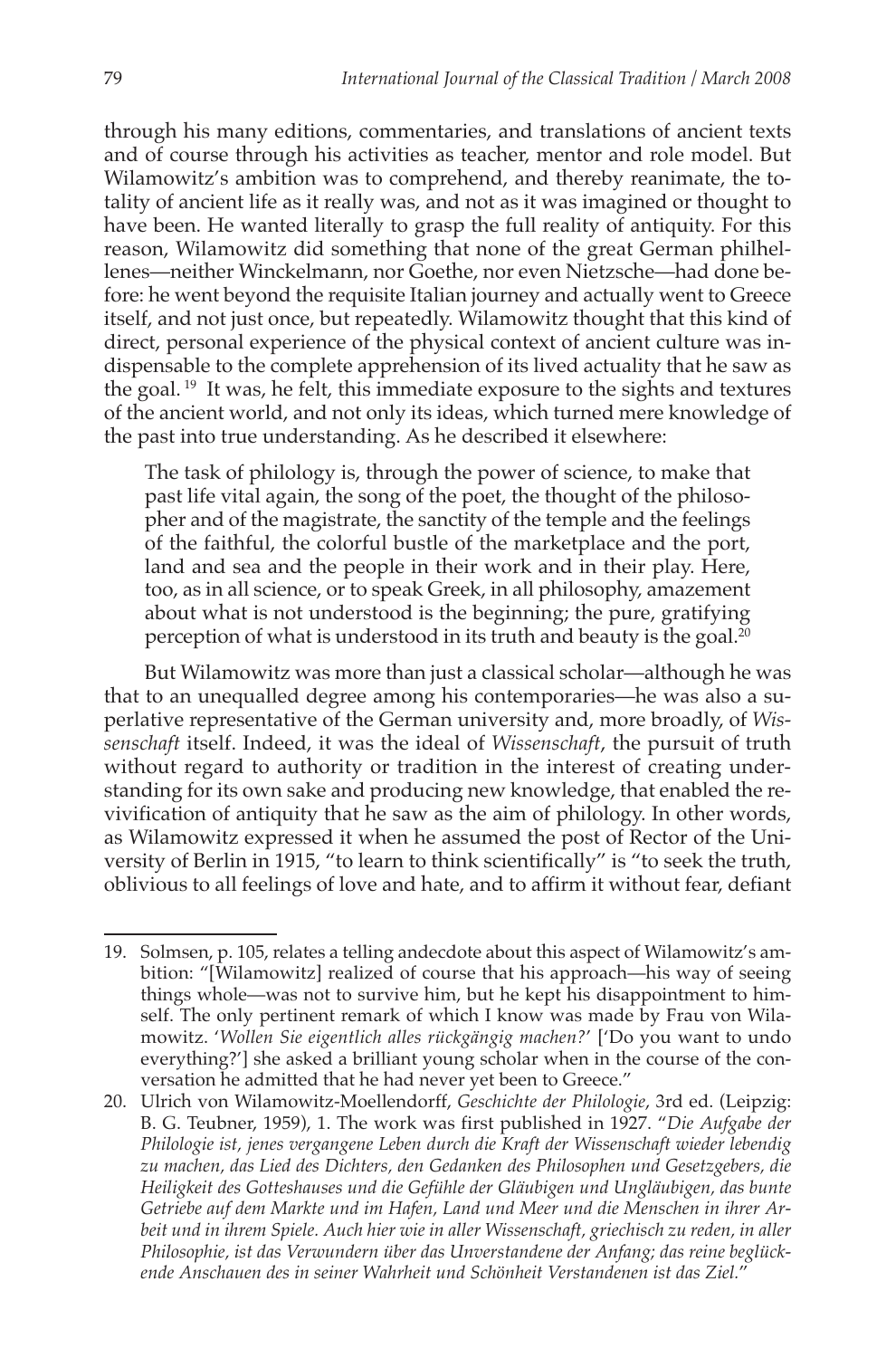toward all attempts to dim its light no matter from where they come."<sup>21</sup> It was a noble ideal and, as the last metaphor hints, nothing less than the attempt to realize the loftiest goals of the Enlightenment, and worthy of the phenomenal energy, seriousness and total dedication that Wilamowitz brought to its pur $s$ uit.<sup>22</sup>

And, finally, in addition to being a preeminent exponent of both classical philology and science—or, as the two are neatly conjoined in German, of *Altertumswissenschaft*—Wilamowitz was also, as the member of a distinguished Prussian aristocratic family, a proud and self-confident member of the Junker class. He grew up on the familial estate at Markowitz in Eastern Prussia, now in Poland, which his father had acquired in 1836. His grandfather had fought against Napoleon, which earned him the *Pour le mérite* in 1807, and he was related to the Field Marshal Wichard Joachim Heinrich von Moellendorff, who bequeathed his name to the Wilamowitz line. His mother, born von Calbo, belonged to a family that had been connected to the court of Frederick the Great.<sup>23</sup> Nevertheless, although a patriot, he was no blinkered chauvinist. He maintained scholarly contacts across the globe, and he spoke all the modern European languages, including of course Italian and modern Greek, but also Swedish, Danish and Dutch,<sup>24</sup> and it was said that "his accent was practically perfect in English"25—and even during the war he took pains to recall the contributions that all cultures and religions had made to human civilization. In one of his lectures in 1915, for instance, he made a point of affirming that "the Parthenon was harmed less by being transformed into a mosque than into a Christian church, and we possess the panels of the east frieze in magnificent condition because the Turks carefully placed them to one side." And in a disarmingly quaint aside, Wilamowitz even reminded his listeners that "the tulip is a flower that was brought by the Turks."26 It was thus deeply painful for him to watch the cosmopolitan world of learning he had known and helped to build collapse into tribal feuding after 1914. Referring to this development, Wilamowitz said:

<sup>21.</sup> Wilamowitz, "Rede beim Antritt des Rektorates der Berliner Universität. 15. Oktober 1915," *Reden aus der Kriegszeit*, p. 255: "*wissenschaftlich denken lernen*;" "*die Wahrheit suchen, unbeirrt durch alle Gefühle von Liebe und Haß, und sie bekennen ohne Furcht, Trotz bietend allen Versuchen, ihr Licht zu trüben, einerlei, woher sie kommen.*"

<sup>22.</sup> Patzer, p. 245, notes that Wilamowitz's work ethic even made him "refrain from requesting even a single semester of research leave during his more than fiftyyear teaching career, although two four-hour lectures and several seminars per semester were the rule;" "*versagte es ihm, in seiner mehr als 50jährigen Lehrtätigkeit auch nur ein Semester Urlaub zu erbitten, obwohl zwei vierstündige Vorlesungen und mehrere Seminarübungen im Semester die Regel waren.*"

<sup>23.</sup> Cf. Momigliano, "New Paths of Classicism," p. 273.

<sup>24.</sup> Solmsen, p. 121. Cf. also Patzer, p. 249.

<sup>25.</sup> Murray, p. 11.

<sup>26.</sup> Wilamowitz, "Orient und Okzident," *Reden aus der Kriegszeit*, p. 248. The fact that Turkey was one of Germany's few allies during the war no doubt contributed to Wilamowitz's benevolent views toward the Turks here. "*Die Umwandlung in eine Moschee hat dem Parthenon weniger geschadet als die in eine christliche Kirche, und wir besitzen die Platten des Ostfrieses in wunderbarer Erhaltung, weil die Türken sie sorgsam beiseite gestellt hatten.*" "*Die Tulpe ist eine Blume, die von den Türken mitgebracht ist.*"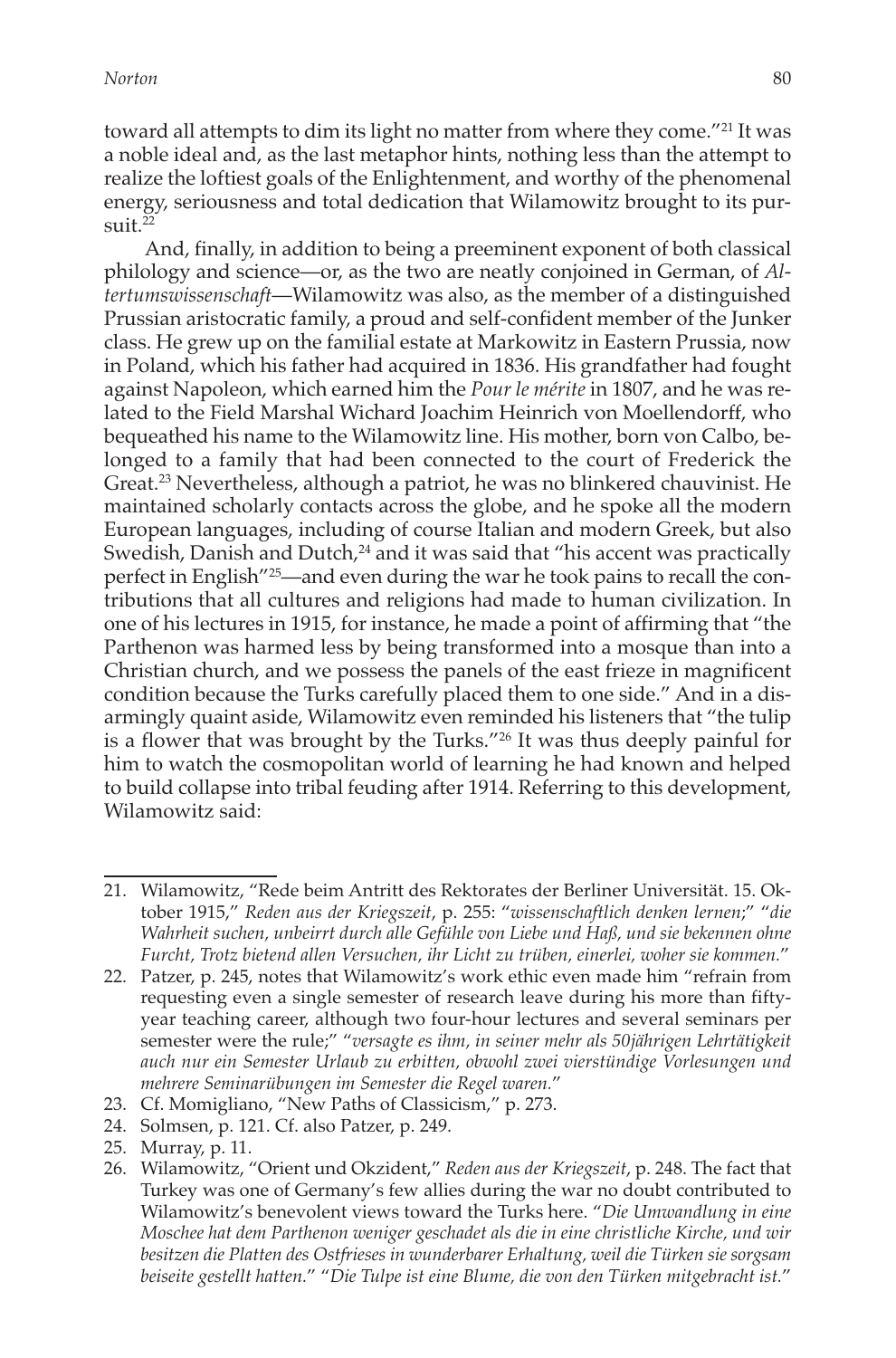The man of science who has endeavored all his life to seek friendship and understanding within all civilized peoples and who also found it, who has befriended men among all peoples whose fate he worries about as about those of his own sons and friends, is permitted to feel sorrow that this, his life's work lies in ruins.<sup>27</sup>

Despite the ecumenical largesse of his scholarly views, however, Wilamowitz did share two fundamental convictions with the vast majority of his colleagues and compatriots when it came to the political realities of the day: namely, that Germany had been forced into the war and thus carried no ultimate moral or legal responsibility for it, and that the prime offender, the true culprit in the conflagration, was England, which most believed had united its allies through guile and coercion in a devious plot to force Germany into a confrontation it had not sought. "We did not want the war," Wilamowitz thus said in his first speech that August, "no one, no king, no statesman, no commander."28 Rather, as Wilamowitz unequivocally stated: "England is the enemy, all of the others stand against us in the field for England."<sup>29</sup> In brief, the argument was that at the turn of the century, the British saw their world hegemony being threatened by an increasingly sophisticated and powerful German economy and they deliberately pushed the world into war primarily to protect their imperial, which is to say their financial, interests. On August 12, the renowned biologist and naturalist Ernst Haeckel, then eighty years old and a personal acquaintance of such English scientists as Charles Darwin, Thomas Huxley, and Sir John Murray, also gave a speech in Jena proclaiming *England's Bloodguilt for the World War*. Haeckel argued that, faced with the choice of letting "the world-historical decision fall in favor of peace, justice and the good, or in favor of war, crime and evil," England chose the latter to pursue its goals of "exploiting all other nations to its advantage and to fill its insatiable purse with the gold of all other peoples!"30 Wilamowitz, with his

<sup>27.</sup> Wilamowitz, "Die geschichtlichen Ursachen des Krieges," *Reden aus der Kriegszeit*, p. 37; "*der Mann der Wissenschaft, der sich ein Leben lang bemüht hat, Freundschaft und Verständigung bei allen Kulturvölkern zu suchen und der sie auch gefunden hat, der unter allen Völkern befreundete Männer hat, um deren Schicksal er bangt wie um das der eigenen Söhne und Freunde, darf wohl Schmerz empfinden, daß dies sein Lebenswerk zertrümmert liegt.*"

<sup>28.</sup> Wilamowitz, "Krieges Anfang," *Reden aus der Kriegszeit*, p. 12: "*Wir haben den Krieg nicht gewollt, niemand, kein König, kein Staatsmann, kein Feldherr.*"

<sup>29.</sup> Wilamowitz, "Die geschichtlichen Ursachen," p. 24: "*England ist der Feind, für England stehen die anderen wider uns im Feld.*"

<sup>30.</sup> Ernst Haeckel, *Englands Blutschuld am Weltkriege* (Eisenach: Oskar Kayser, 1914), 7-8: "*die welthistorische Entscheidung entweder zu Gunsten des Friedens, des Rechtes und des Guten fallen zu lassen, oder zu Gunsten des Krieges, des Verbrechens und des Bösen.*" "*die Ausbeutung aller anderen Nationen zu seinem Vorteil und die Ausfüllung seines unersättlichen Geldbeutels mit dem Golde aller übrigen Völker.*" Intringuingly, Haeckel reminded his listeners that "world history teaches us with sufficient clarity that a permanent universal dominion of a single people is impossible" and he predicted that Britain would inevitabley lose control over its Empire: "just as the United States of North America separated itself from its tyrannical motherland England in 1789, so too will Canada and Ireland, India and Australia, Egypt and South Africa follow their example sooner or later." Pp. 10-11: "*Die Völkergeschichte lehrt uns mit genügender Deutlichkeit, daß eine dauernde Universal-Herrschaft eines*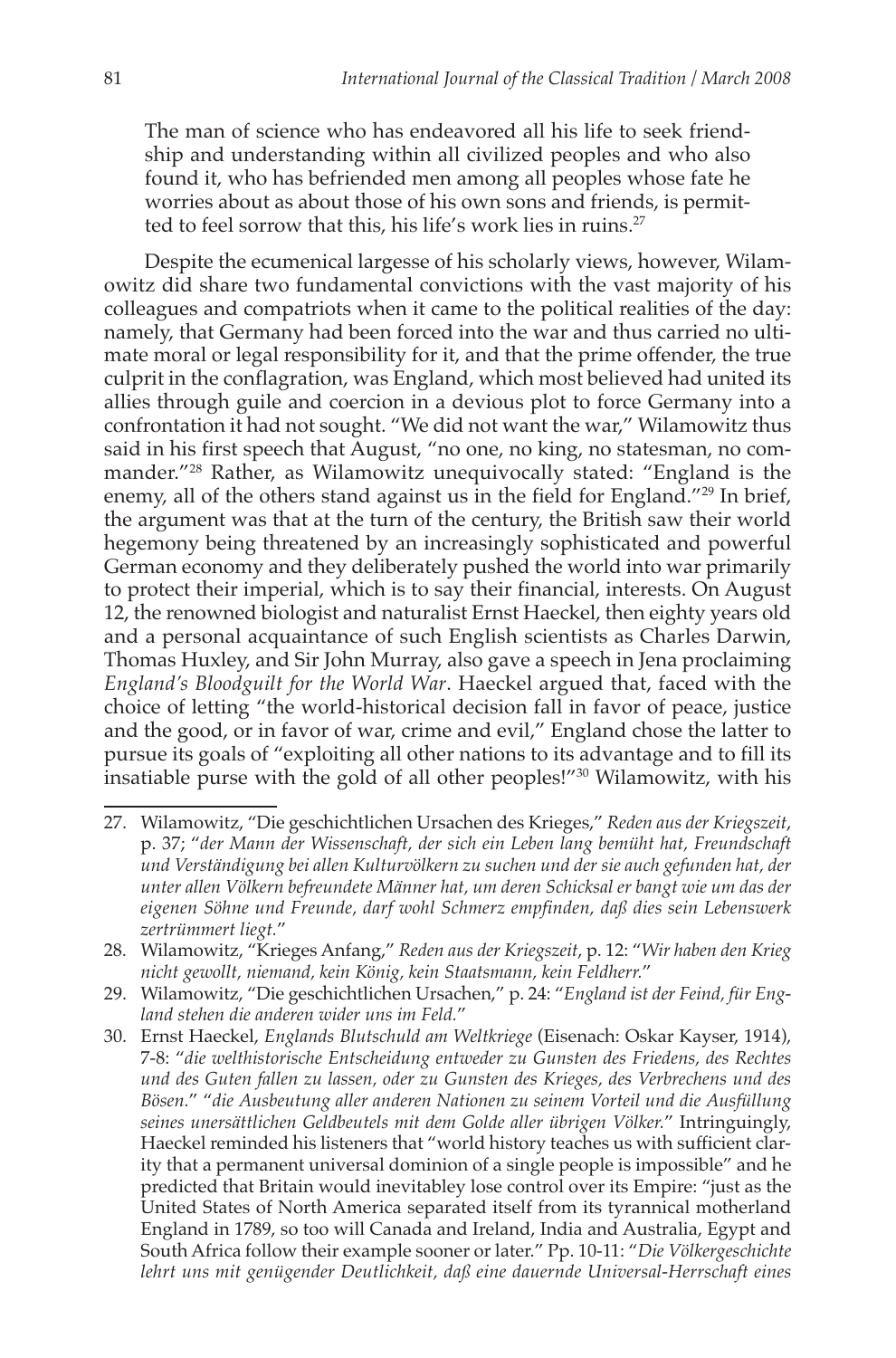penchant for using telling, anecdotal detail to enliven his point, made the same case this way: "When an English naval officer now looks through a precise and beautiful telescope, searching for German cruisers, he is annoyed—we don't blame him for it—that the lens was ground in Jena, and the cables that run through the oceans are largely manufactured on the Nonnendamm in Charlottenburg. The quality of German work rankles."31

The exact date of Wilamowitz's first war-time address was August 27, just over three weeks into the conflict, after the initial blush of enthusiasm had faded, but when most Germans were still feeling optimistic and emboldened by the steady progress the army was making through Belgium on its way to Paris. That very day, however, and unbeknownst to Wilamowitz and to most of his countrymen, events were occurring that would have an immediate and ruinous effect on the perception of Germany throughout the rest of the war and long thereafter. A week earlier, on August 19, the German army had entered the university town of Louvain, or Leuven, sometimes referred to as the "Oxford of Belgium," famed for its beautiful Renaissance and Baroque buildings, including the university library with its extensive collection of manuscripts and incunabula. $32$  Despite the occupation, the city had initially remained tranquil—the Belgian troops had left prior to the arrival of the Germans—with the population of shopkeepers, academics, priests and nuns understandably subdued. But on the evening of August 25, the alarm was sounded as shooting broke out in the streets. Who started it and why long remained a matter of dispute: the Germans claimed they were being fired on by civilian snipers, or *francs-tireurs*, which was in violation of international law, while the Belgians denied it, insisting the shooting was unprovoked and caused by drunk and boisterous soldiers. Whatever the cause, by the end of the action, 248 citizens of Louvain were killed, many of them dragged from their houses, beaten and shot in front their families, and over 2,000 buildings were destroyed, or over one-sixth of the structures in the entire city, including the library, which was set on fire using gasoline and inflammable tablets. As the rector of the university reported to the Vatican the following year, "in nine or ten hours, all that remained of this enormous building and the 300,000 volumes it contained were four walls and ashes'."33 On August 27, the very day Wilamowitz delivered his speech extolling the envied superiority of German industry, the army commander in charge of Louvain, Major von Manteuffel,

*einzigen Volkes überhaupt nicht möglich ist*" "*Wie sich 1789 die Vereinigten Staaten von Nordamerika von ihrem tyrannischen Mutterlande England abgelöst haben, so werden früher oder später Canda und Irland, Indien und Australien, Aegypten und Süd-Afrika ihrem Beispiel folgen.*"

<sup>31.</sup> Wilamowitz, "Krieges Anfang," p. 8. The Siemens firm is located on the Nonnendamm in the Berlin district of Charlottenburg, and the optical firm of Carl Zeiss is in Jena. "W*enn der englische Marineoffizier jetzt durch ein feines, schönes Glas hinausschaut, umschaut nach deutschen Kreuzern, so ärgert ihn—wir verdenken es ihm nicht—, daß das Glas in Jena geschliffen sein wird, und die Kabel, die durch die Meere ziehen, sind zum größten Teile in Charlottenburg am Nonnendamm verfertigt. Die Güte der deutschen Arbeit wurmt ihn.*"

<sup>32.</sup> See John Keegan, *The First World War* (New York: Alfred A. Knopf, 1999), pp. 82- 83.

<sup>33.</sup> Cf. John Horne and Alan Kramer, *German Atrocities, 1914. A History of Denial* (New Haven: Yale, 2001), pp. 38-39.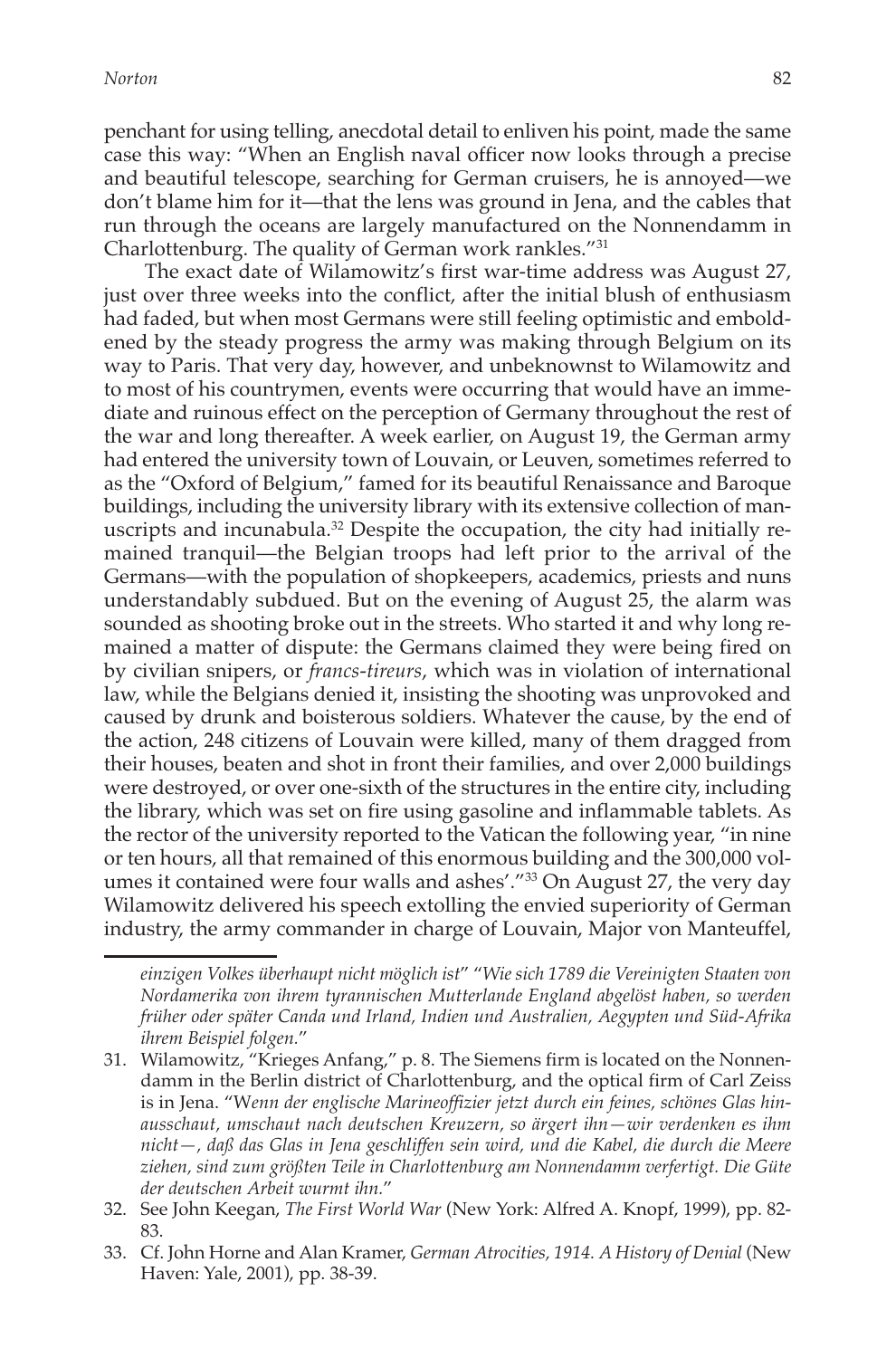ordered the evacuation of the town's remaining 10,000 inhabitants, declaring that it was to be bombarded by canon fire.<sup>34</sup>

In the end, no such bombardment took place, but the damage had already been done. As news about the destruction of Louvain quickly spread around the world, shock and outrage were expressed over the "atrocities" committed by the German "barbarians" and "Huns." In Germany, however, where the government had assumed strict control over the press and either banned or heavily censored all foreign news sources, timely and reliable information was difficult if not impossible to obtain. $35$  Further thickening the already dense fog of war, rumors abounded in Germany alleging that Belgian citizens, in addition to engaging in guerilla warfare, were poisoning the occupying soldiers, cutting off the hands or putting out the eyes of the defenseless wounded, and that medical personnel were likewise being subjected to harassment, physical abuse and even murder. Just as the troops at the front were being confronted for the first time by the realities of modern, mechanized warfare, civilian populations at home were being initiated into the equally new experience of organized mass propaganda.

A week after the action in Louvain, on September 5, Wilamowitz gave a second speech, this one partially devoted to countering some of the international accusations that, despite governmental censorship, still made their way into Germany. Wilamowitz accordingly denounced the "cowardly assassination by the francs-tireurs"36 and he also condemned the alleged use on the part of the British troops of so-called "dum-dum," or soft-nosed, bullets, which expanded on impact and thus created significantly larger and more serious wounds than normal rounds.37 Wilamowitz's speech is notable for the assurance, indeed the certainty, with which he rejects the accusations against the German army and no less unreservedly embraces the inflammatory charges against its foes:

<sup>34.</sup> Ibid., pp. 39-40.

<sup>35.</sup> See, although with caveats, David Welch, *Germany, Propaganda and Total War, 1914- 1918. The Sins of Omission* (New Brunswick, Rutgers University Press, 2000). Matthias Erzberger, the Director of the *Zentralstelle für Auslandsdienst* (Central Office for Foreign Service), the major bureau of propaganda during the war, later criticized the decision to restrict information so drastically, arguing it was counterproductive: "At the outbreak of the World War, Germany was isolated from its enemies, but it also isolated itself. The military offices immediately issued the order that not a single German newspaper should cross the border, and this despite domestic censorship." Cf. Matthias Erzberger, *Erlebnisse im Weltkrieg* (Stuttgart: Deutsche Verlags-Anstalt, 1920), pp. 3-4: "*Beim Ausbruch des Weltkrieges wurde Deutschland von seinen Feinden abgesperrt, aber es sperrte auch sich selbst ab. Die militärischen Stellen erließen sofort die Anordnung, daß keine einzige deutsche Zeitung über die Grenzen gehen sollte, und dies trotz der Zensur im Innern.*"

<sup>36.</sup> Wilamowitz, "Die geschichtlichen Ursachen," p. 21: "*den feigen Meuchelmord der Franktireurs.*"

<sup>37.</sup> Wilamowitz, "Die geschichtlichen Ursachen," p. 33. The use of such ammunition, which had been introduced by the British Indian Army in the early 1890s (the rounds were first manufactured at the arsenal at Dum Dum near Calcutta, hence the name), was restricted by the Hague Convention in 1899 at the insistence of Germany.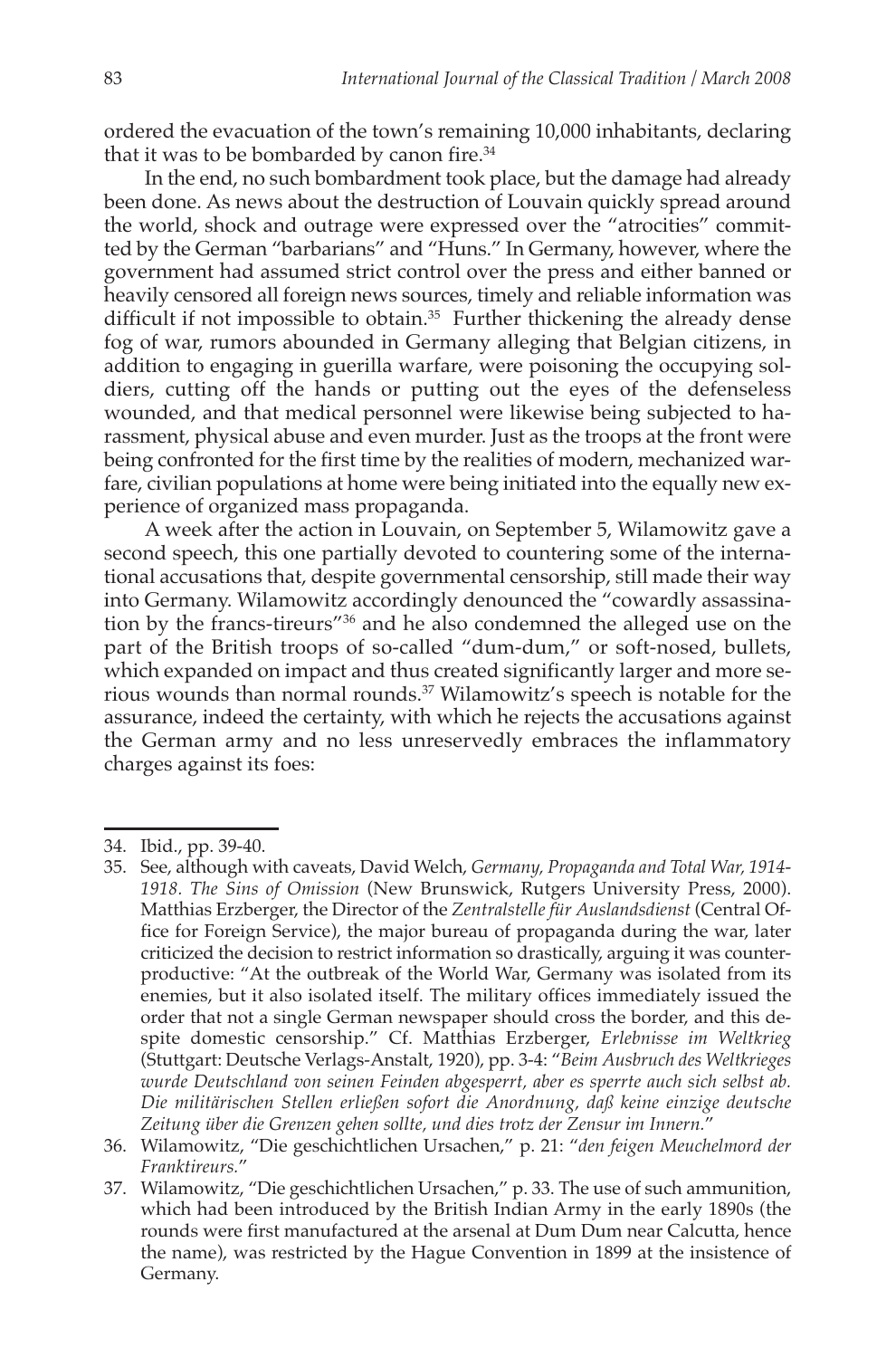Thus we know that our warriors are incapable of the baseness, the assassinations, the treachery with which the enemy attacks not only our soldiers, but also our doctors and nurses, and mutilates and slaughters our wounded. We know that a German soldier simply does not have the heart to do that. It is already terrible that he has to punish it. It fills our people with disgust when they have to hang the beasts. But they must do it for better or worse. May God grant that our good people out there are not themselves brutalized by this atrocious business and forced to descend to the lower level of civilization of which our enemies no doubt even boast.38

But the act that had the most lasting impact on public opinion came one month later. On October 4, 1914, a manifesto was issued that directly addressed the events in Belgium, and singled out the volatile issue of what had occurred in Louvain. By virtue of its having been published at all, the manifesto was an official document and thus carried the full weight of German government authority. It was signed by ninety-three members of the intellectual and cultural establishment in Germany, including such luminaries as the philosopher Rudolf Eucken, who had won the Nobel Prize for Literature in 1908, the writer Gerhart Hauptmann, who won the same prize four years later, Fritz Haber, who would receive the Nobel Prize for Chemistry in 1918, the physicists Max Planck and Wilhelm Röntgen, Wilhelm Bode, the Director of the Royal Museums in Berlin—and Wilamowitz himself. Indeed, although the manifesto had been principally written at the urging and with the help of the Mayor of Berlin, Georg Reicke, by two once well-known writers, Ludwig Fulda and Hermann Sudermann,<sup>39</sup> it was for a long time widely believed that Wilamowitz had been the author of the manifesto.<sup>40</sup>

Addressed "To the Civilized World"—"An die Kulturwelt!"—the declaration identifies the signatories as "representatives of German science and art" and states its intention to protest "the lies and defamations" ostensibly being spread by Germany's enemies. In both its tone and substance, the manifesto made the impression that the German intellectual establishment, and partic-

<sup>38.</sup> Wilamowitz, "Die geschichtlichen Ursachen," p. 32-33: *"Darum weiß man, daß unsere Krieger unfähig sind zu den Gemeinheiten, zu dem Meuchelmord, zu der Hinterlist, mit der sich die Feinde nicht nur an unseren Soldaten, sondern auch an unseren Ärzten und Pflegeschwestern vergreifen, und unsere Verwundeten verstümmeln und abschlachten. Wir wissen, das kann ein deutscher Soldat einfach nicht übers Herz bringen. Es ist schon schrecklich, daß er es ahnden muß. Unsere Leute erfüllt es mit Ekel, wenn sie die Bestien aufhängen müssen. Aber sie müssen es wohl oder übel tun. Gebe Gott, daß unsere guten Leute draußen durch dieses scheußliche Handwerk nicht selbst verroht werden und gezwungen niedersteigen auf den tieferen Standpunkt der Zivilisation, dessen unsere Feinde sich wohl gar berühmen.*"

<sup>39.</sup> Jürgen von Ungern-Sternberg, *Der Aufruf "An die Kulturwelt!": das Manifest der 93 und die Anfänge der Kriegspropaganda im Ersten Weltkrieg. Mit einer Dokumentation*, Historische Mitteilungen 18 (Stuttgart: F. Steiner, 1996), p. 27.

<sup>40.</sup> Thus, for example, James J. Sheehan, *The Career of Lujo Brentano. A Study of Liberalism and Social Reform in Imperial Germany* (Chicago: University of Chicago Press, 1966), p. 188. Sheehan seems to have based his opinion on Fritz Fischer, *Griff nach der Weltmacht: Die Kriegszielpolitik des kaiserlichen Deutschland 1914-1918* (Düsseldorf: Droste, 1961), p. 180, n. 4, 3rd ed., p. 186, n. 4 (= idem, *Germany's Aims in the First World War* [New York: W.W. Norton, 1967], p. 156, n. 1).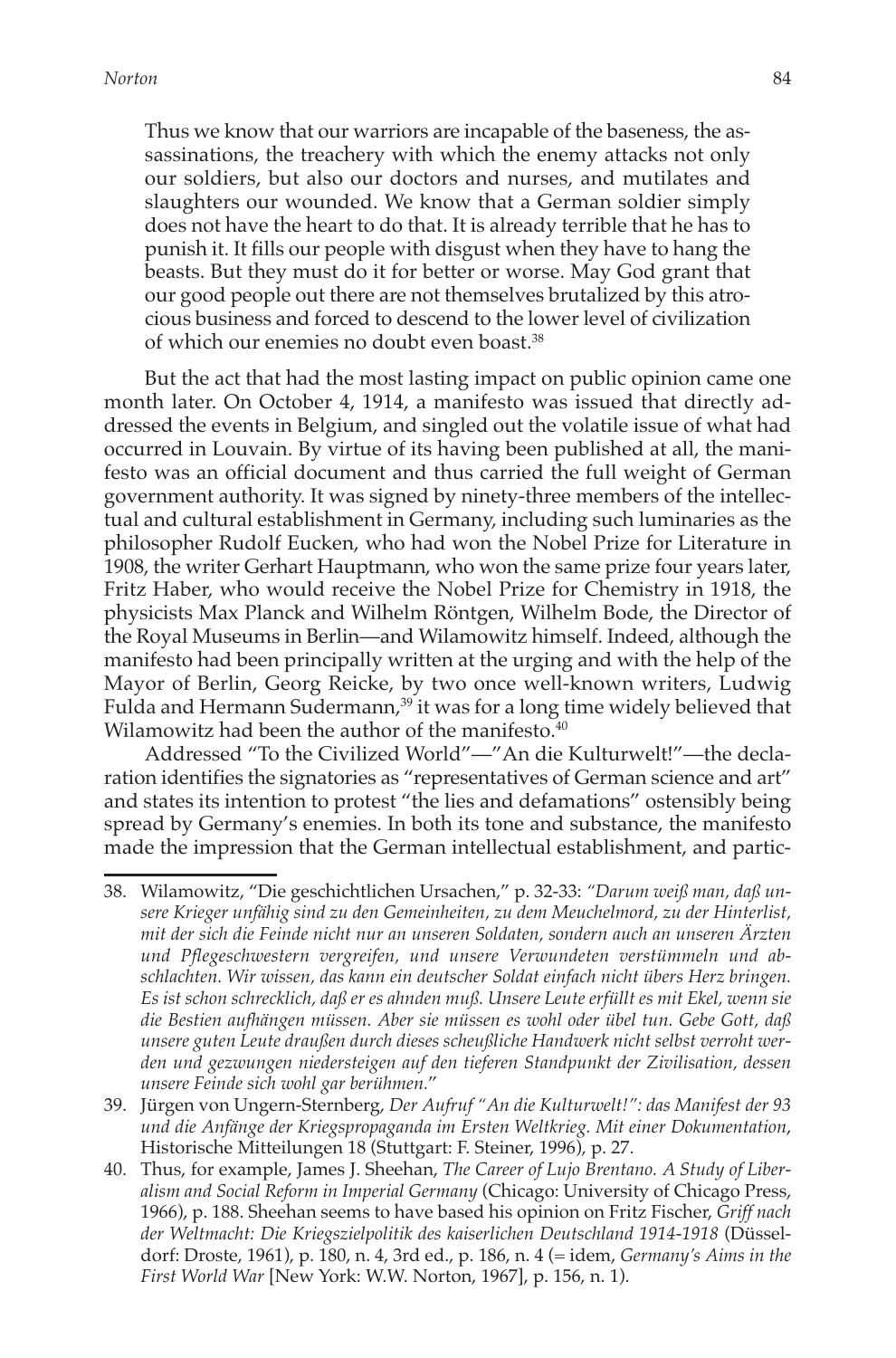ularly the professoriate, was trying to speak on the world stage as it was accustomed to speaking from the lecture podium.

Specifically, the document makes six claims, each one introduced with the categorical assertion, set in bold in the original, "*Es ist nicht wahr*"—"It is not true." The first five state:

**It is not true** that Germany caused this war. Neither the people wanted it nor the government nor the Emperor. […]

**It is not true** that we wantonly violated Belgium's neutrality. […] **It is not true** that a single Belgian citizen's life and property have been touched by our soldiers unless the most aggravated self-defense demanded it. […]

**It is not true** that our troops brutally raged against Louvain. Faced with a raving population that treacherously assaulted them in their quarters, they had to retaliate with a heavy heart by shelling part of the city. […]

**It is not true** that our conduct of war disregards international law. It knows no undisciplined cruelty.  $[...]^{41}$ 

Designed for international consumption and intended to sway public opinion in Germany's favor, the document not only failed to produce the desired result, it had precisely the opposite effect. It was not simply a public relations disaster; it represented to those outside of Germany an unmitigated intellectual and moral catastrophe. Throughout Western Europe and the rest of the world, the manifesto, which so flagrantly contradicted the Allied view of events, provoked an outcry of anger and condemnation that surpassed the response to the destruction of Louvain itself. The historian Friedrich Paulsen had recognized at the turn of the century that "whatever love the German people possess in foreign lands is thanks in large part to its universities."42 With the publication of the manifesto signed by ninety-three "representatives of German science," the genuine admiration and respect that German learning and scholarship had enjoyed seemed, almost in an instant, utterly and irreparably destroyed. Even after the war, in 1919, the President of Columbia University, Nicholas Murray Butler, still described the pronouncement as the "astonishing self-prostitution of German scholarship and science." That same year, in a speech before the French Senate, the Prime Minister, Georges Clemenceau, remained so agitated by the manifesto that he called it a "worse crime than all the other deeds we know of."43 A decade later, Clemenceau devoted an entire chapter of his memoirs to excoriating the "German professors" who had signed the offending document.<sup>44</sup>

What must initially strike one as astonishing is that, despite—or, rather precisely because of—the uncertainty about what was actually taking place in

<sup>41.</sup> Ungern-Sternberg, *Der Aufruf "An die Kulturwelt!"*, pp. 144-145.

<sup>42.</sup> Paulsen, *Die deutschen Universitäten*, p. 330: "*was das deutsche Volk an Liebe im Auslande besitzt, das verdankt es zum grösseren Teil seinen Universitäten.*"

<sup>43.</sup> Cited in Hans Wehberg, *Wider den Aufruf der 93! Das Ergebnis einer Rundfrage an die 93 Intellektuellen über die Kriegsschuld* (Charlottenburg: Deutsche Verlagsgesellschaft für Politik u. Geschichte, 1920), pp. 30-31.

<sup>44.</sup> See Georges Clemenceau, *Grandeurs et misères d'une victoire* (Paris: Plon, 1930), esp. Chapter 15, "Sensibilité allemande."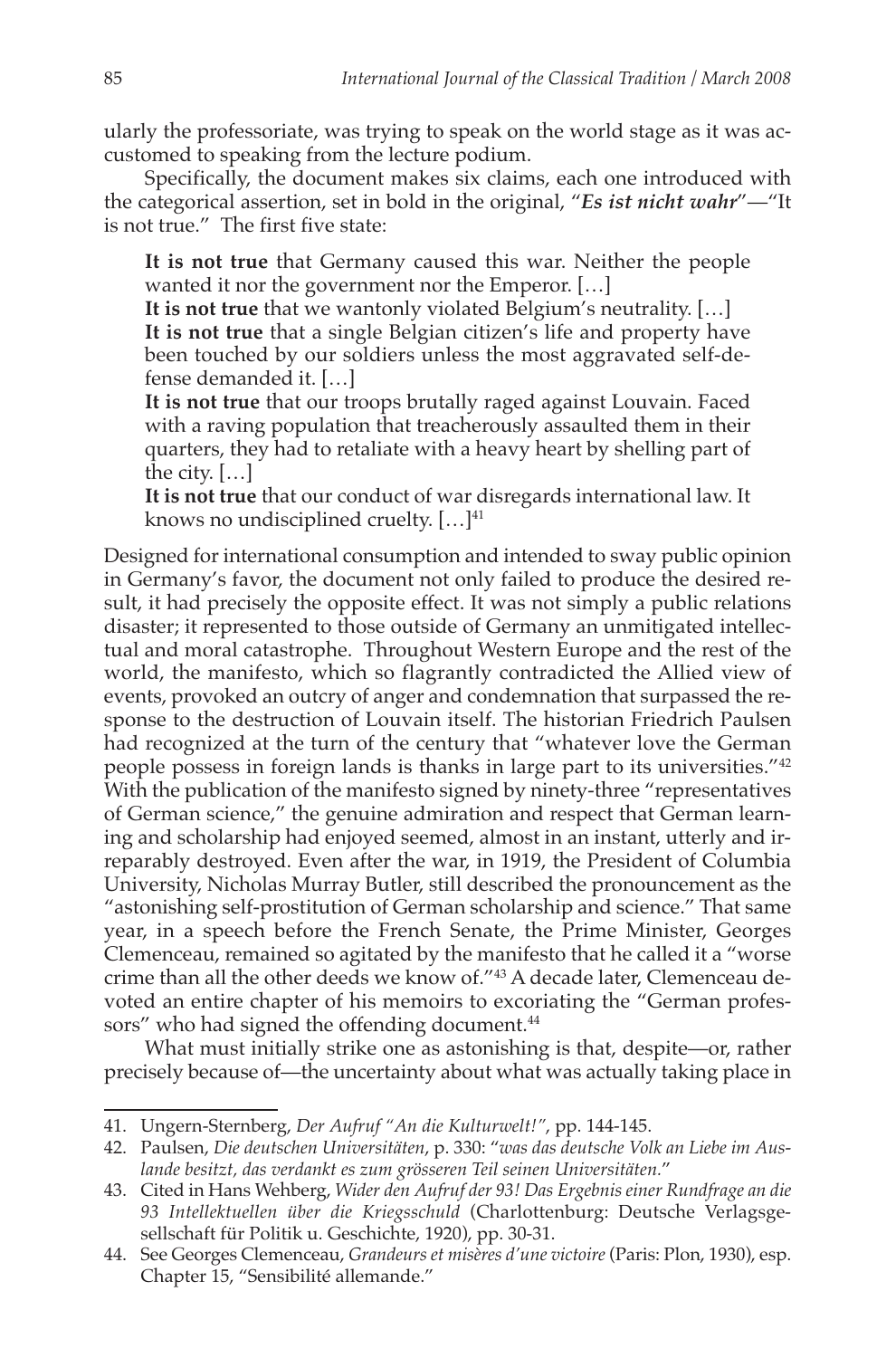Belgium or anywhere else during the fast-moving and chaotic first weeks of the war, Wilamowitz agreed to sign the declaration at all. For as we now know, virtually none of the manifesto's contentions was, in fact, true.45 Now, it might be argued that in war all means are justified, even the manipulation of facts and information, that help achieve victory. But in its appeal to the absolute truth of its assertions, the manifesto laid claim to a value that, for Wilamowitz,

45. As opposed to the ninety-three signatories of the manifesto, there were of course some in Germany who did have access to the facts and knew what was and was not true. Theodor Wolff, the Editor in Chief of the *Berliner Tageblatt*, was one of the few who had privileged access to foreign newspapers and other uncensored sources of information. But, for obvious reasons, he was able to confide what he knew only to his diary. In the entry for October 8, for example, he commented on the manifesto with an admirable mixture of practical realism and detached resignation: "The 'intellectuals' have issued a 'summons to the civilized world' in which they guarantee that no German soldier is capable of committing an outrage. They also expound with absolute certainty the origins of the war. Of course all such pronouncements and declarations must remain ineffective and achieve only the opposite of their intended purpose because they attest to ignorance and do not salvage anything from the wreckage. One can tell that the authors, for example, know nothing about the retreat at the Marne\* and everyone outside of Germany, who is following this retreat so carefully in all of its details, is ridiculing them. Needless acts of violence, senseless executions of hostages, etc. have occurred, far too many villages have been burned down, there has also been no shortage of confiscation of private property. I read an army order by General von Plettenberg, Commander of the Garde du Corps, that I would not like to see made public: it places the troops under strict orders to shoot any hostages immediately if, after the command to hand the weapons over had been received, any weapons are found." *("Die 'Intellektuellen' haben einen 'Aufruf an die Kulturwelt' ergehen lassen, in dem sie die Garantie dafür übernehmen, daß kein deutscher Soldat einer Schandtat fähig sei. Mit absoluter Bestimmtheit äußern sie sich auch über die Ursprünge des Krieges. Natürlich müssen all' solche Kundgebungen und Darstellungen unwirksam bleiben u. es wird nur das Gegenteil des beabsichtigten Zweckes mit ihnen erreicht, weil sie von Unkenntnis zeugen und nicht 'la part du feu' machen. Man ersieht daraus, daß die Verfasser z. B. garnichts vom Rückzug an der Marne wissen, u. das Ausland, das diesen Rückzug so genau mit allen Details verfolgt hat, verspottet sie. Ueberflüssige Gewaltakte, sinnlose Erschießung von Geiseln etc. sind vorgekommen, viel zu viel Dörfer sind eingeäschert worden, an Entwendungen von Privateigentum u.s.w. hat es auch nicht gefehlt. Ich habe einen Armeebefehl des Generals v. Plettenberg, Kommandirender d. Gardekorps, gelesen, den ich nicht an die Oeffentlichkeit gebracht sehen möchte: es wird darin den Truppen strengstens befohlen, falls nach der Aufforderung, die Waffen auszuliefern, doch noch irgendwo Waffen gefunden würden, die Geiseln sofort zu erschießen."* [Theodor Wolff, *Tagebücher 1914-1919*, ed. Bernd Sösemann (Boppard am Rhein: Harald Boldt, 1984), vol. 1, pp. 104-105.])

\* The Battle of the Marne, between September 5-12, was the first major turning point in the war and perhaps the decisive one. It halted the German advance toward Paris, which was the centerpiece of the Schlieffen Plan, and it resulted in the stalled Western front that would characterize the rest of the war. When the outcome had become clear after September 13, the German Chief of Staff, Helmuth von Moltke, is supposed to have told the Emperor: "Your Majesty, we have lost the war." Although virtually nothing of these events was reported in the German press, the battle was quickly dubbed "The Miracle on the Marne" in Allied accounts.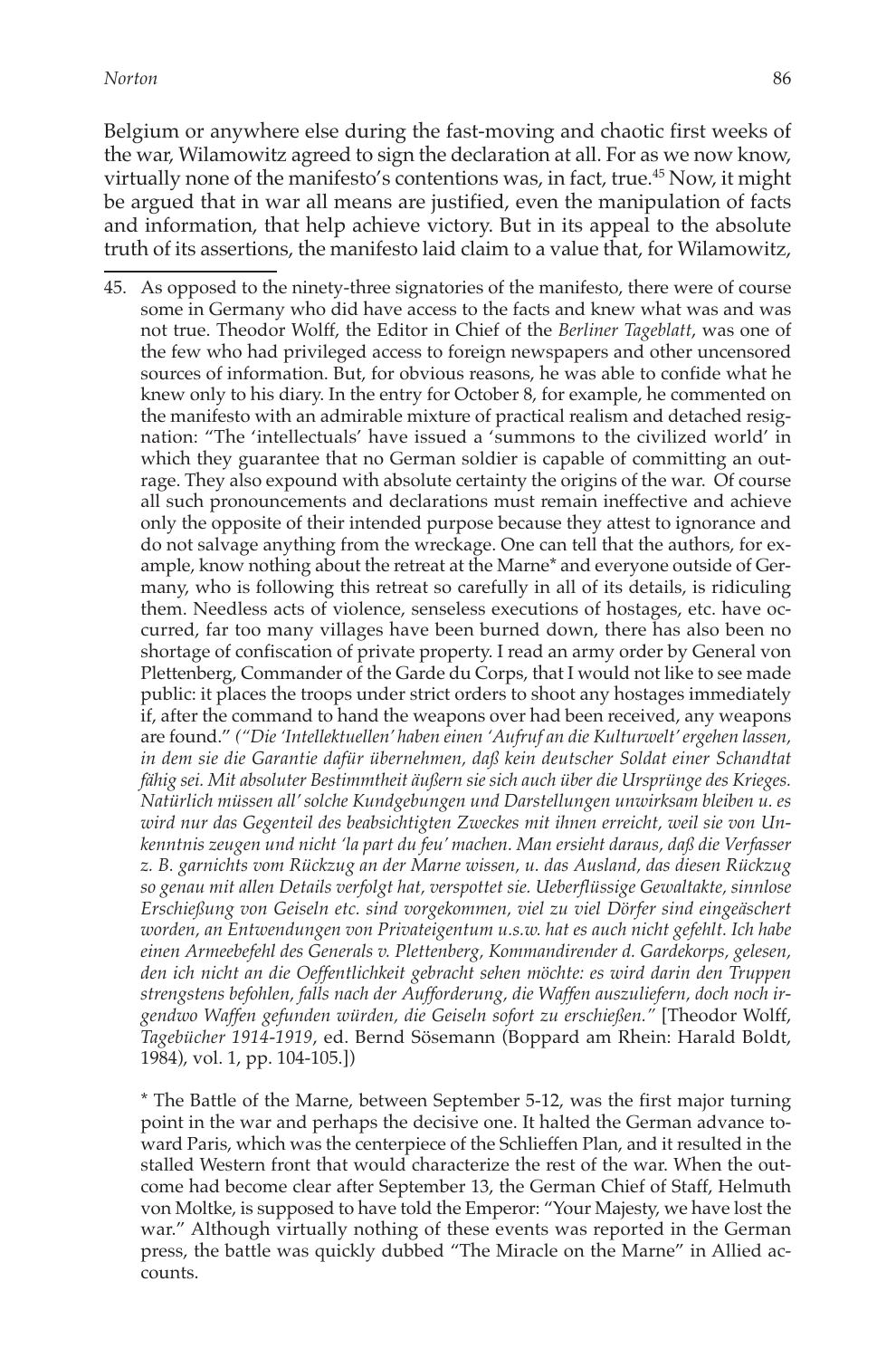transcended even the existential struggle of the war. The establishment of truth, the ultimate goal of all science, stood for him above the particular interests of any one time or place, indeed of a single culture or tradition, and it was far too important to be left to chance or empty conjecture. Wilamowitz, whose career began with a defense of *Wahrheitsliebe* and *Wissenschaft*, and whose scholarly existence was devoted to paring away myths, misconceptions, and illusions about antiquity in order to perceive its true, unadulterated essence, here appeared to join forces with the very foes—error, falsehood, and ignorance—he had fought all his life.

Even more incredibly, however, even though Wilamowitz had reviewed a first draft of the declaration (which he had rejected, he later said, as "inept"), he never actually saw the text itself before allowing his name to be added to it. Although Wilamowitz later admitted in his memoirs "that it was careless and wrong that I did that without knowing the text,"<sup>46</sup> he seems not to have grasped, or wanted to admit, the gravity of the lapse. Not only did he not have, nor could he have had, independent, verifiable confirmation of the facts that the text put forth as undisputed truth, he, the supreme philologist of his age, who insisted on first-hand knowledge of his sources, did not even review the text to which he was committing his name and reputation. Here, in the one battle of his life in which it was crucial, in fact literally vital, to get his facts right, Wilamowitz failed to live up to the standards that as a scholar he had always rigorously imposed on himself and others. At the very moment when it was most important to safeguard them, he abandoned the very ideals of science, of *Wissenschaft*, that had governed his life and given it its meaning.

How do we explain this apparent surrender, even collapse of scholarly virtue? Part of the answer, clearly, is that Wilamowitz simply did not, and perhaps could not, believe that Germany was in the wrong, and well after the war, when he published his memoirs in 1928, he continued to hold onto that belief, impatiently waiving away "the infamous lie about German war guilt and the equally stupid lies about German atrocities."47 But that was the point: *Wissenschaft*, as Wilamowitz had always practiced it, was not about what we believe but what we know.

Or was it? Friedrich Solmsen reported how, during the 1920s, it was "breathtaking to watch" Wilamowitz operate during his seminars. "Lexica or indices were not consulted during the meetings, similar passages very seldom looked up. Wilamowitz relied on his memory, which never failed to supply what he needed."<sup>48</sup> Others also attested to his "superhuman memory" and marveled that "his head contained more or less everything that is contained in handbooks today, which essentially became possible only through his universal idea of science."49 Thus armed with as comprehensive a knowledge of antiquity as anyone else has ever possessed, Wilamowitz obviously, and not unreasonably, trusted his own judgment and he even obeyed what we might

<sup>46.</sup> Wilamowitz, *Erinnerungen*, p. 316: "*ungeschickt*" "*Daß ich das tat, ohne den Text zu kennen, war leichtsinnig und verkehrt.*"

<sup>47.</sup> Wilamowitz, *Erinnerungen*, p. 315: "*die infame Lüge von der deutschen Kriegsschuld und die ebenso dummen Lügen von den deutschen Greueltaten*."

<sup>48.</sup> Solmsen, p. 92-93.

<sup>49.</sup> Patzer, p. 247: "*das übermenschliche Gedächtnis Wilamowitz'" "sein Kopf hatte ziemlich all das beisammen, was heute in Handbüchern steht, die im wesentlichen erst durch seine universale Wissenschaftsidee möglich geworden sind.*"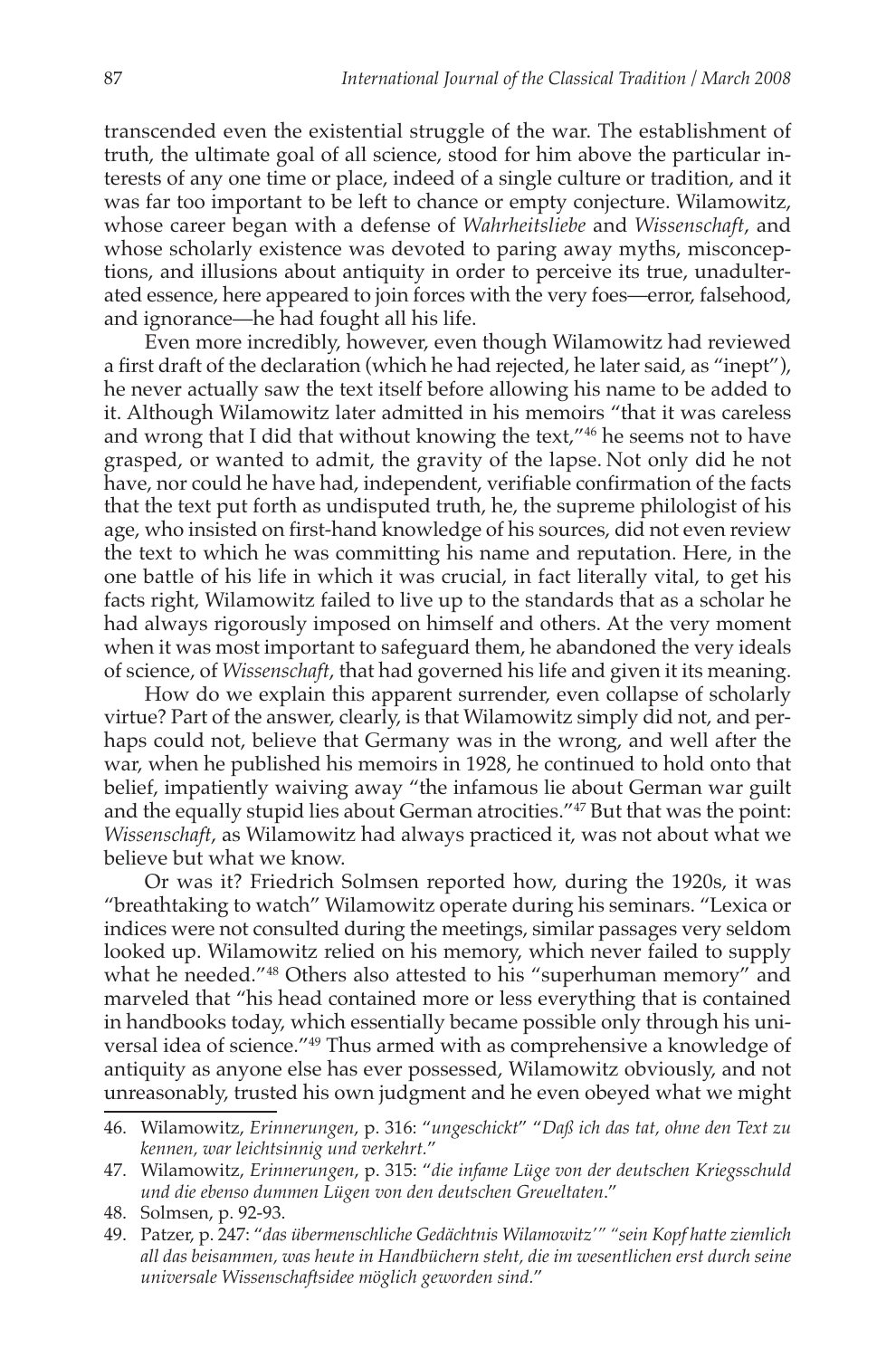call his instincts or, in a word, intuition. This habit of mind carried over into other areas of his life, and it was noted, for example, that it did not "take him long to form his opinion about a person. Both his observation and the intelligence he brought to bear upon it were keen and constantly active. He grasped the characteristic traits as he grasped so much else, intuitively."50 Remarkably, Wilamowitz himself acknowledged and affirmed the use of imaginative intuition in the scholarly re-creation of the distant past:

A historiography that comes to a halt at what can be exactly proven, that is, determines the facts and places them in context, does not lead into the souls of active people: that can be done only by the intuitive power of imagination, which perceives the whole, for which the figures of the past live and move, that is, which penetrates their soul; for all life and all movement has its origin in the soul. This intuitive power belongs most properly to the poet; he can do nothing without it. But it is also to be wished for the historian that, next to the precision and clarity of the scholar, he also possess a good deal of the poet.<sup>51</sup>

Informed conjecture and hypothesis, supported by trained intuition, are appropriate, even necessary, tools in epigraphy and paleography, and are unquestionably indispensable to the imaginative reconstruction of any cultural artifact. But Wilamowitz also combined this readiness to trust his albeit wellinformed hunches or feelings with a virtually unshakeable confidence that, after he had come to a conclusion, he was right and all others were wrong. It was again Friedrich Solmsen who noted that the "firm conviction that his opinion was true must have characterized Wilamowitz throughout his life," adding that "nor would he easily regret, let alone repent a decision."<sup>52</sup> These might be the inevitable, but ultimately merely annoying traits in a genuinely accomplished scholar. When it comes to actions in wartime, however, guesswork and speculation, coupled with an unwillingness to revise one's opinion once formed, can be fatal.

Ironically, four decades earlier, Wilamowitz had castigated Nietzsche for having indulged in precisely the same kind of wild speculation, for having affected, as he put it, "wisdom acquired on the path of intuition."53 The twenty-three-year-old Wilamowitz had pounced on Nietzsche's rhapsodic evocation of Greece as the product of a fantasy, and he boasted that "it is easy to prove that the imagined ingenuity and insolence in advancing assertions stands in direct proportion to ignorance and to a shortage of the love of

<sup>50.</sup> Solmsen, p. 103.

<sup>51.</sup> Wilamowitz, "Kaisersgeburtstag," *Reden aus der Kriegszeit*, p. 159-160: "*eine Geschichtsforschung, die bei dem stehenbleibt, was sich exakt erweisen läßt, also die Tatsachen feststellt und in Zusammenhang rückt, führt in die Seelen der handelnden Personen nicht hinein: das vermag nur die intuitive Kraft der Phantasie, die das Ganze schaut, der die Gestalten der Vergangenheit leben und sich bewegen, das heißt also, die in ihre Seele eindringt; denn alles Lebens und aller Bewegung Ursprung ist in der Seele. Diese intuitive Kraft gehört recht eigentlich dem Dichter; er kann ohne sie nichts ausrichten. Dem Historiker aber ist auch zu wünschen, daß er neben der Schärfe und Klarheit des Forschers recht viel vom Dichter besitze.*"

<sup>52.</sup> Solmsen, p. 113, 103.

<sup>53.</sup> Wilamowitz, *Zukunftsphilologie*, p. 6: "*auf dem wege der intuition erlangte weisheit.*"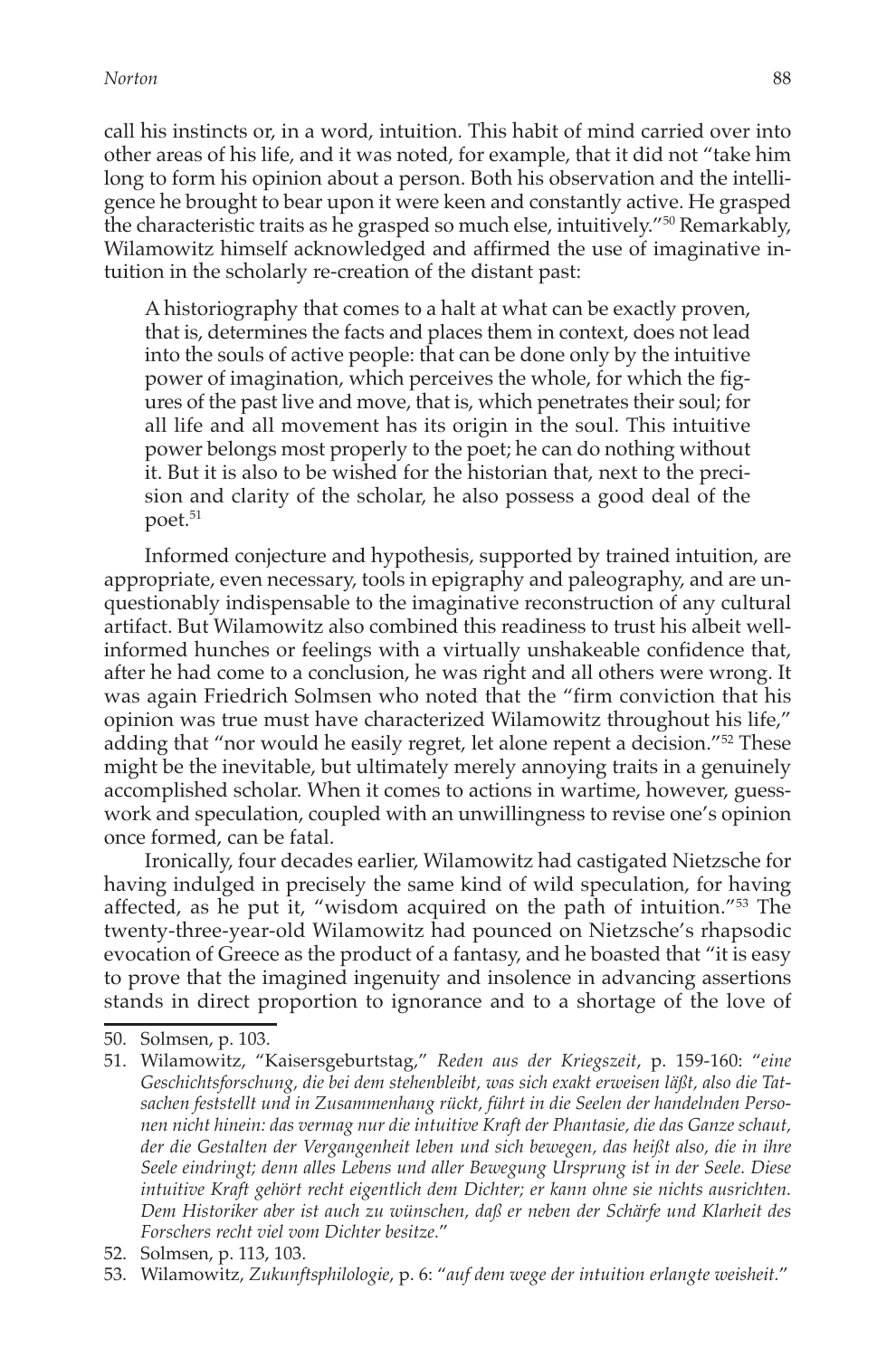truth."54 What Nietzsche offered, Wilamowitz concluded, was "an intoxicated dream or a dreamer's intoxication."55 But whatever it was, it was most definitely not *Wissenschaft*. Once more, Solmsen provides some tantalizing insights into the dynamic at work:

A stranger to inhibitions, repressions, obsessions and the like, he would have been the last to carry a Nietzsche complex through the larger part of his life. The notion (which seems to have some vogue today) that he could not fall asleep without worrying about what he had done to Nietzsche and that his first thought on waking up was "how can I ever live down 'Zukunftsphilologie'?" represents the height of absurdity.<sup>56</sup>

Solmsen is undoubtedly right: Wilamowitz probably never lost any sleep over his impetuous attack on the man who would become the most influential thinker of the century. And yet: without wanting to engage in any groundless theorizing of my own, the intriguing possibility arises that one reason that the young Wilamowitz had attacked Nietzsche's first published work with such unprovoked ferocity is that he saw much of himself in the book.<sup>57</sup> While not perhaps technically a return of the repressed, Wilamowitz's own seemingly impulsive reliance on his own intuition at a time when he most needed to heed scholarly scruples may signal that what he had principally opposed in Nietzsche was the very thing they shared in common and in fact may have constituted their greatest strength as well as weakness.

But when Wilamowitz attached his name and prestige to the original "Appeal to the Civilized World," he made perhaps even a graver mistake than abandoning the discipline of *Wissenschaft* and placing so much faith in his own intuitive judgment. It was an error that may have dealt a mortal blow not just to his cherished ideal of science, but also to the very existence of the culture and state with which he so closely identified. For the sixth and final claim in the manifesto had addressed not so much a disputed fact as a matter of interpretation. It read:

**It is not true** that the battle against our so-called militarism is not a battle against our culture, as our enemies hypocritically maintain. Without German militarism German culture would have been wiped from the earth long ago. […] The German army and the German people are one.58

This last, defiant assertion was meant to counter the argument being advanced abroad about the "two Germanies," namely that alongside of the universally

<sup>54.</sup> Ibid., p. 7: "*leicht ist der beweis, dass auch hier erträumte genialität und frechheit in der aufstellung von behauptungen genau im verhältnis steht zu unwissenheit und mangel an wahrheitsliebe.*"

<sup>55.</sup> Ibid., p. 32: "*eines berauschten traum oder eines träumers rausch.*"

<sup>56.</sup> Solmsen, p. 103-104.

<sup>57.</sup> Even William Calder, no apologist for Nietzsche, claims that "a comparison of Wilamowitz' own account of the origin of tragedy in his *Einleitung in die Griechische Tragödie* of 1889 is not that different from the historical parts of Nietzsche's book." Cf. Calder, "Wilamowitz-Nietzsche Struggle," p. 230.

<sup>58.</sup> Ungern-Sternberg, *Der Aufruf "An die Kulturwelt!"*, p. 145.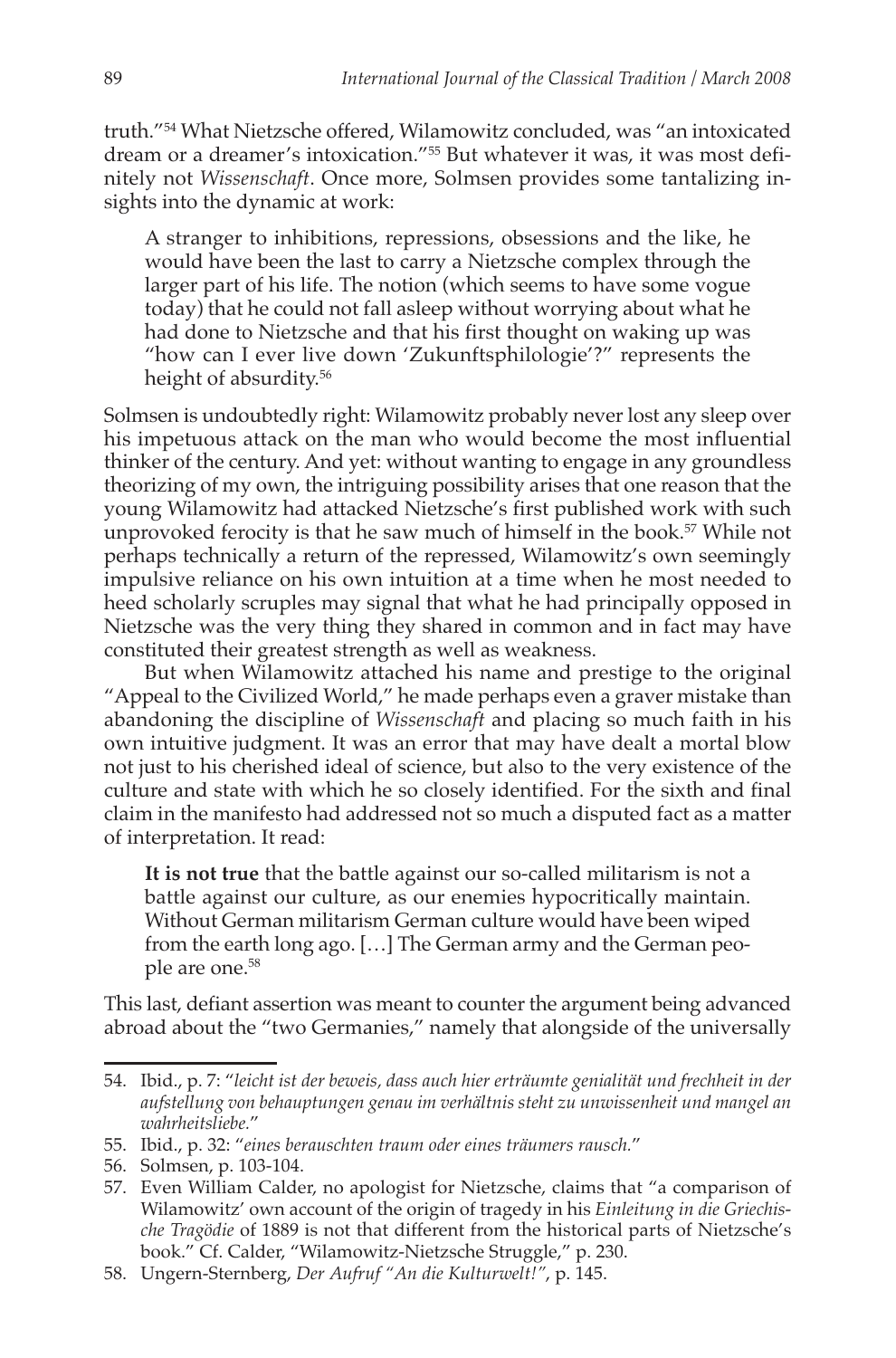admired culture of Goethe, Beethoven and Kant there was the more unsavory strain of Bismarck, Treitschke, and Krupp. It was apparently hoped that this appeal to the Germans' higher nature would induce them to forswear their baser inclinations. Most of the signatories were convinced that this distinction was sanctimonious at best and in any case amounted to a blatant attempt to conquer the German people by dividing them. Needless to say, the manifesto's final, truculent claim did not win over any of Germany's antagonists. The acidulous comment by Alfred Capus, a member of the *Académie française*, was representative of the general reaction: "The infamous German intellectuals," Capus wrote in *Le Figaro* on October 15, "through their declaration that their culture is inseparable from Prussian militarism, have covered themselves with shame before the entire world."59

Given the dismal, not to say devastating, response to the original pronouncement, Wilamowitz, apparently thinking that its message was either unclear or willfully misconstrued, decided that the best course of action was to produce yet another manifesto. This time, however, he made sure he had full control over its content by acting as its sole author. On October 16, less than two weeks after the first one had been issued, a single-page statement went out to the world, written by Wilamowitz and signed by more than four thousand academics, or almost the entire faculty of all of Germany's fiftythree universities and research institutes. And, so that there would be no possibility it would be misunderstood, the German original was published simultaneously with translations into English, French, Italian and Spanish.<sup>60</sup> "We teachers at Germany's universities," the declaration began, "serve science and perform a work of peace":

But it fills us with indignation that the enemies of Germany, England at the forefront, want to make a distinction, allegedly in our favor, between the spirit of German science and what they call Prussian militarism. In the German army there is no other spirit than the one in the German people, for both are one, and we also belong to it. […] This spirit does not live only in Prussia, but is the same in all lands of the German Empire.<sup>61</sup>

As it happens, the word "militarism" was not coined until 1861, when it was first used by Proudhon, who employed it neither positively nor negatively but merely neutrally to characterize the essentially agonistic quality of all human affairs. $62$  When the term made its way into Germany a few years

- 60. Bernhard vom Brocke, "'Wissenschaft und Militarismus'," in *Wilamowitz nach 50 Jahren*, p. 650-651.
- 61. Cited in vom Brocke, "'Wissenschaft und Militarismus'," p. 717. On November 20, 1914, Wilamowitz gave another speech titled "Miltarismus und Wissenschaft," in *Reden aus der Kriegszeit*, pp. 77-94, which he intended as an elaboration and amplification of the statements contained in the public proclamation.
- 62. See Michael Geyer, "Militarismus," *Geschichtliche Grundbegriffe. Historisches Lexikon zur politisch-sozialen Sprache in Deutschland*, ed. Otto Brunner, Werner Conze and Reinhart Koselleck (Stuttgart: Klett, 1972-1997), vol. 4, p. 20.

<sup>59.</sup> Cited in ibid., p. 97. The statement by Capus is quoted after a German translation: "*Die berüchtigten deutschen Intellektuellen haben sich durch ihre Erklärung, dass ihre Kultur untrennbar von preussischem Militarismus sei, mit Schmach vor der ganzen Welt bedeckt.*"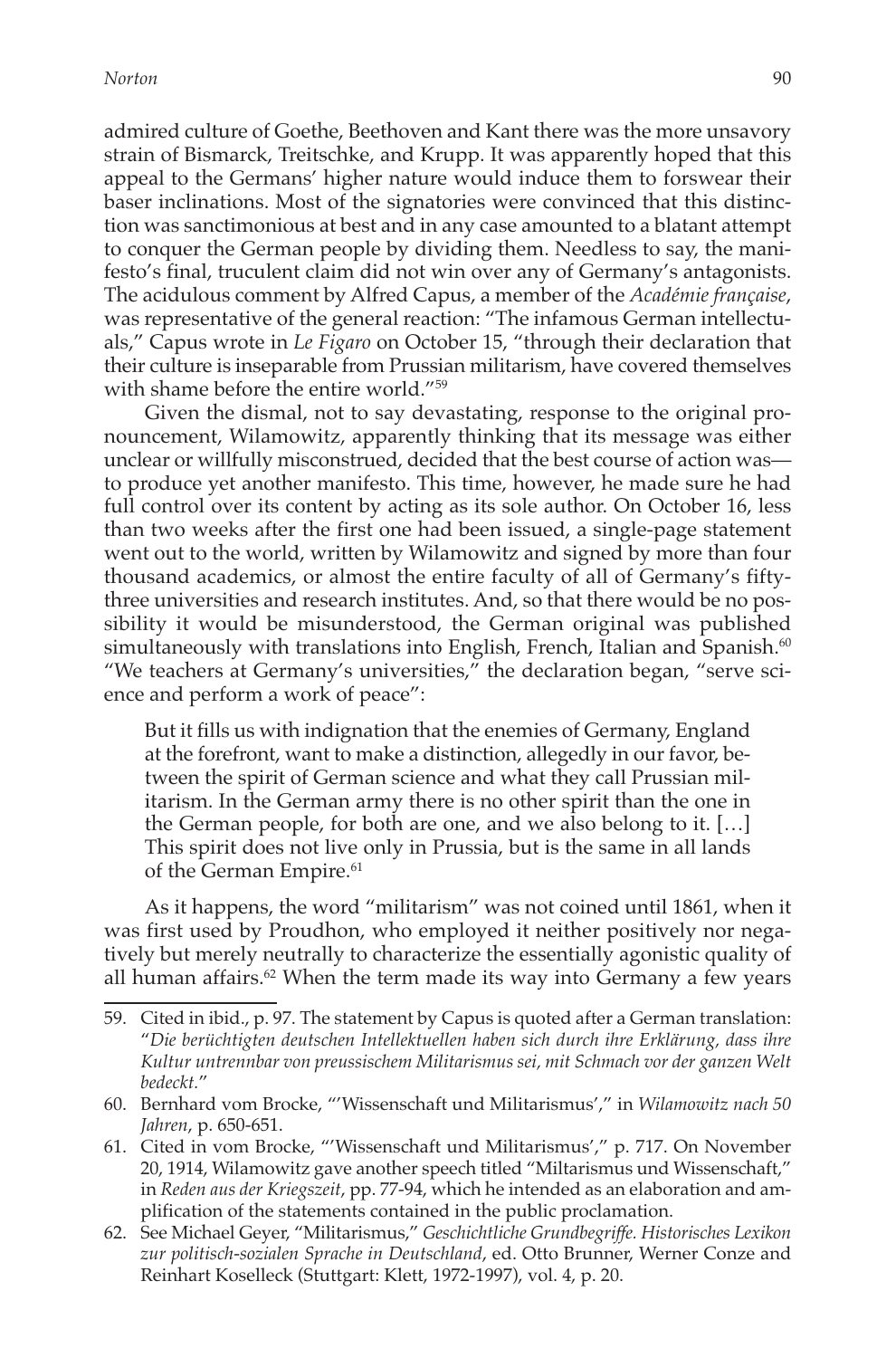later, however, it was already marked by a strongly pejorative connotation and employed almost exclusively as a term of critique by various political groups within Germany who were opposed to Prussian policies, such as the Southern-German Liberals, Worker's Unions, and Catholics.<sup>63</sup> As Michael Geyer has pointed out:

There was one thing common to the divergent definitions of militarism before the First World War: apart from a few exceptions they were used as foreign or hostile descriptions for the Prussian-German army or for the constitutional and social structure of the Empire. This changed with the outbreak of the war. As early as 1914, the concept "militarism" was adopted as a proper designation for the institution of the army and for the entire German state; "militarism" was advanced as a legitimation and explanation of the Empire and very quickly of the "German character" as well.<sup>64</sup>

Geyer himself does not explain how or why this shift came about.<sup>65</sup> Nicholas Stargardt has likewise argued that, prior to the war, "militarism may have been a particularly polemical and pejorative term but conventions also governed its use. Not till 1914 did the 'militarists' themselves adopt the word and rework it into a positive, national virtue."<sup>66</sup> Given the suddenness of this change, and given the tight control and concentration of public utterance after the war commenced, I think it is plausible to conclude that a single event and a single person—aided and abetted by many others of course—precipitated this fateful change in perception. By so explicitly and prominently joining militarism and *Wissenschaft* together, and by equating both with the "spirit" or "character" of the German people as a whole, Wilamowitz had endorsed, and perhaps even created, an association that would haunt Germany for decades thereafter.

The second manifesto, which so stridently embraced militarism in the name of the university, the state and German society at large, was thus a massive and momentous miscalculation, in its consequences far more damaging than the first had been. But this time, instead of generating international fury or dismay, Wilamowitz's vigorous endorsement of militarism was seen merely as confirming the growing consensus abroad about the true nature of the "German character, " and many were only too happy to oblige Wilamowitz by taking him at his word. In one of the more restrained British contributions to the war debate, published at the end of 1914, the authors expressed with mock gratitude their appreciation that so knowledgeable and distinguished a spokesman could explain Germany's intentions to the world. "Prussia proper," they sardonically wrote, "is fortunate to-day in possessing in the

<sup>63.</sup> Ibid., p. 26.

<sup>64.</sup> Ibid., pp. 39-40.

<sup>65.</sup> This is also pointed out in Ungern-Sternberg, *Der Aufruf "An die Kulturwelt!",* p. 58.

<sup>66.</sup> Nicholas Stargardt, *The German Idea of Militarism. Radical and Socialist Critics, 1866- 1914* (Cambridge: Cambridge University Press, 1994), p.152.

<sup>67.</sup> R. W. Seton-Watson, J. Dover Wilson, Alfred E. Zimmern, and Arthur Greenwood, *The War and Democracy* (London: Macmillan, 1915), p. 99. The Preface is dated December, 1914.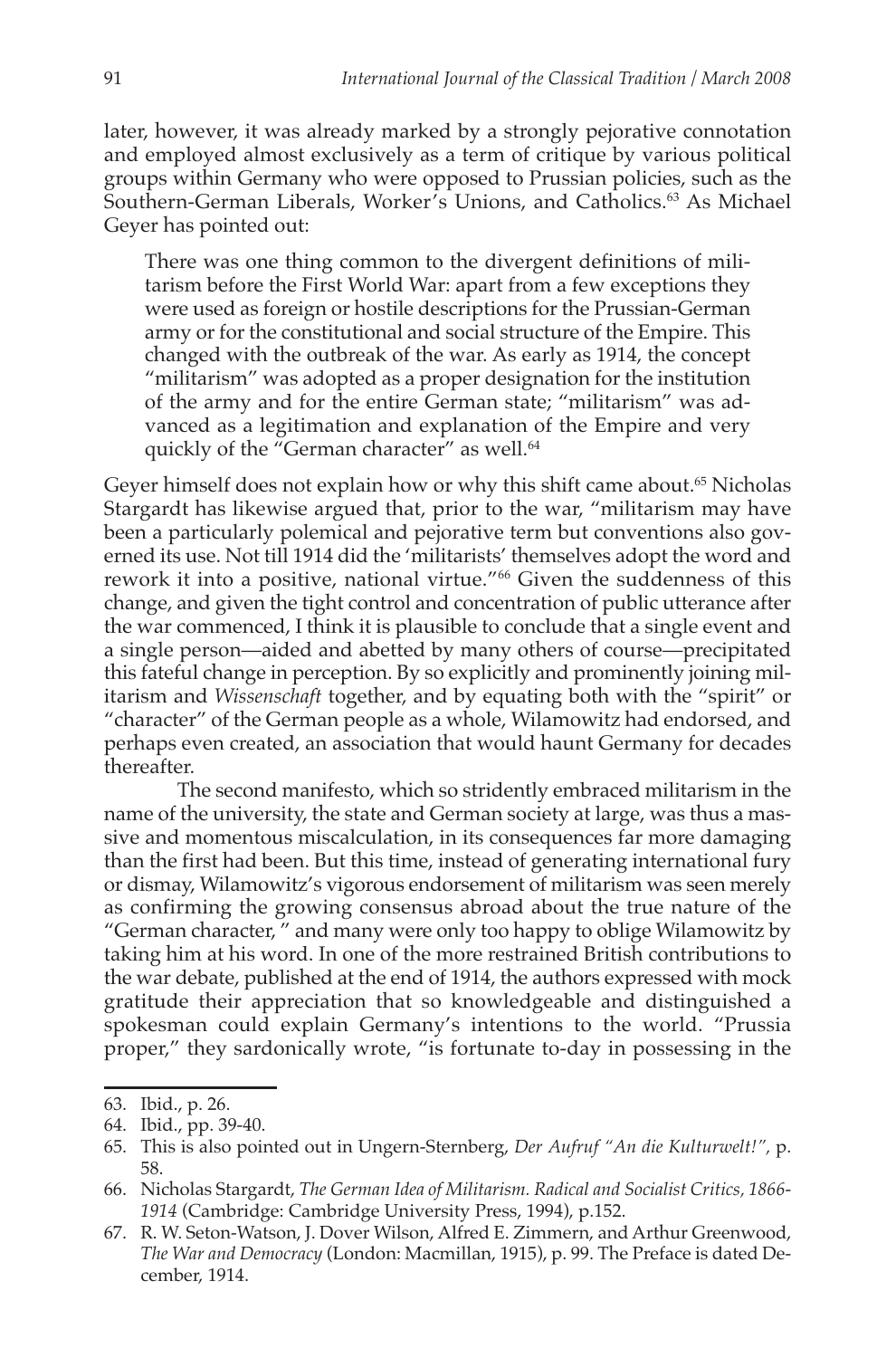greatest living Greek scholar, Professor von Wilamowitz-Moellendorff, a man who by birth and breeding is able to put the highest interpretation upon the aims and spirit of the Prussian State."67 Others dispensed with such refined circumlocution. William Archer, a leading Scottish theater critic and journalist, published an open letter to Wilamowitz in 1917 that accused of him being nothing less than *The Villain of the World-Tragedy*. 68

After the war and everything Wilamowitz had fought for had collapsed, he retreated back into scholarly work and became more prolific than ever, producing well over 200 works before he died in 1931. But he never renounced any of his war-time positions, nor did he conceal his bitterness and disappointment that, as he said in 1923: "The world I knew was destroyed."69

As we know, much worse was yet to come. Following the conclusion of the next and vastly more destructive war, representatives of the Allied Control Council met on February 25, 1947 to sign into force Article 1 of Law No.

### *Appendix*

#### **An die Kulturwelt!**

Wir als Vertreter deutscher Wissenschaft und Kultur erheben vor der gesamten Kulturwelt Protest gegen die Lügen und Verleumdungen, mit denen unsere Feinde Deutschlands reine Sache in dem ihm aufgezwungenen schweren Daseinskampfe zu beschmutzen trachten. Der eherne Mund der Ereignisse hat die Ausstreuung erdichteter deutscher Niederlagen widerlegt. Um so eifriger arbeitet man jetzt mit Entstellungen und Verdächtigungen. Gegen sie erheben wir laut unsere Stimme. Sie soll die Verkünderin der Wahrheit sein.

**Es ist nicht wahr**, daß Deutschland diesen Krieg verschuldet hat. Weder das Volk hat ihn gewollt noch die Regierung noch der Kaiser. Von deutscher Seite ist das Äußerste geschehen, ihn abzuwenden. Dafür liegen der Welt die urkundlichen Beweise vor. Oft genug hat Wilhelm II. in den 26 Jahren seiner Regierung sich als Schirmherr des Weltfriedens erwiesen; oft genug haben selbst unsere Gegner dies anerkannt. Ja, dieser nämliche Kaiser, den sie jetzt einen Attila zu nennen wagen, ist jahrzehntelang wegen seiner unerschütterlichen Friedensliebe von ihnen verspottet worden. Erst als eine schon lange an den Grenzen lauernde Übermacht von drei Seiten über unser Volk herfiel, hat es sich erhoben wie ein Mann.

**Es ist nicht wahr**, daß wir freventlich die Neutralität Belgiens verletzt haben. Nachweislich waren Frankreich und England zu ihrer Verletzung

<sup>68.</sup> William Archer, *The Villain of the World-Tragedy. A Letter to Professor Ulrich v. Wilamowitz Möllendorf* [sic] (London: T. Fischer Unwin, 1917). Archer also wrote a play based on the destruction of Louvain; cf. *War is War, or The Germans in Belgium: A Drama of 1914* (London: Duckworth, 1919).

<sup>69.</sup> Gilbert Murray, "Memories of Wilamowitz," p. 14. Wilamowitz commented often on the political situation after the war, perhaps most vigorously in the essay *Der griechische und platonische Staatsgedanke* (Berlin: Weidmann, 1919). But in his mem-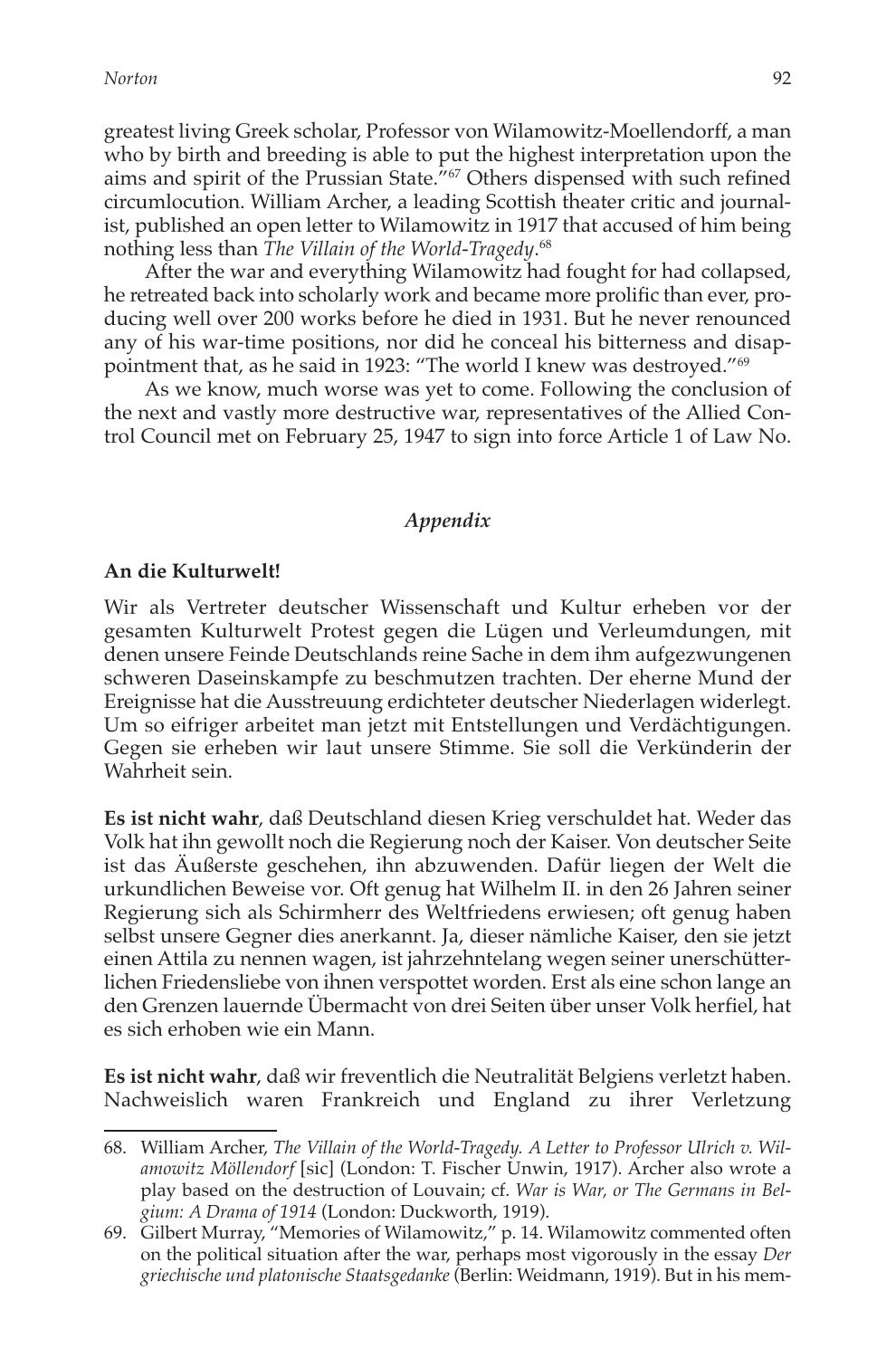46, which proclaimed: "The Prussian State, which from early days has been a bearer of militarism and reaction in Germany, has de facto ceased to exist."70

Although it would be too much to make Wilamowitz solely or even primarily responsible, however inadvertently, for the dissolution of Prussia, his singular role in cementing its intimate connection with militarism in the minds of its enemies seems incontrovertible. For the perception that "Prussian militarism" and Germany were identical, so firmly held that it served as the justification for eradicating Prussia after the Second World War, far from existing "from early days," had gained currency instead only relatively recently, during the first weeks and months of the previous war, a view promoted and affirmed—indeed, one partially fabricated—by one of the most respected scholars of the day. Thus, it was by his own actions, by being too much of a patriot and too little of a scholar at a critical juncture in his nation's history, by yielding too compliantly to his constitutional *Streitbarkeit*, that Wilamowitz ultimately betrayed the two institutions—the German university and the Prussian state—that had been the lodestars of his life.

#### *Appendix*

#### **To the Civilized World!**

As representatives of German Science and Art, we hereby protest to the entire civilized world against the lies and slander with which our enemies are endeavoring to stain Germany's pure cause in the grave struggle for existence that has been forced upon it. The iron mouth of events has refuted the fictions being spread of German defeats. As a result, there are even more eager attempts to produce misrepresentation and suspicion. We loudly raise our voice against them. It shall be the herald of truth.

It is not true that Germany is guilty of having caused this war. Neither the people, the government, nor the Emperor wanted it. The most extreme measures were taken on the German side to prevent it. Documentary evidence of this is available to the world. In the 26 years of his governance, Wilhelm II has often enough shown himself to be a protector of world peace; often enough even our opponents have acknowledged this. Indeed, this same Emperor, whom they now dare to call Attila, had been derided for decades for his unshakeable love of peace. Only when a superior power that had long lain in wait at our borders attacked our people from three sides, it arose as one man.

It is not true that we criminally violated Belgium's neutrality. It can be demonstrated that France and England were determined to violate it, and it can like-

oirs as well, which end with the beginning of the war, he admitted *en passant* that "in the hopeless mood just after the downfall of my fatherland, I believed my death was also near." *Erinnerungen*, pp. 178-79: "*In der verzweifelten Stimmung gleich nach dem Untergange meines Vaterlandes glaubte ich auch meinen Tod nahe.*"

<sup>70.</sup> Christopher Clark, *Iron Kingdom. The Rise and Downfall of Prussia, 1600-1947* (Cambridge: Harvard University Press, 2006), p. xii.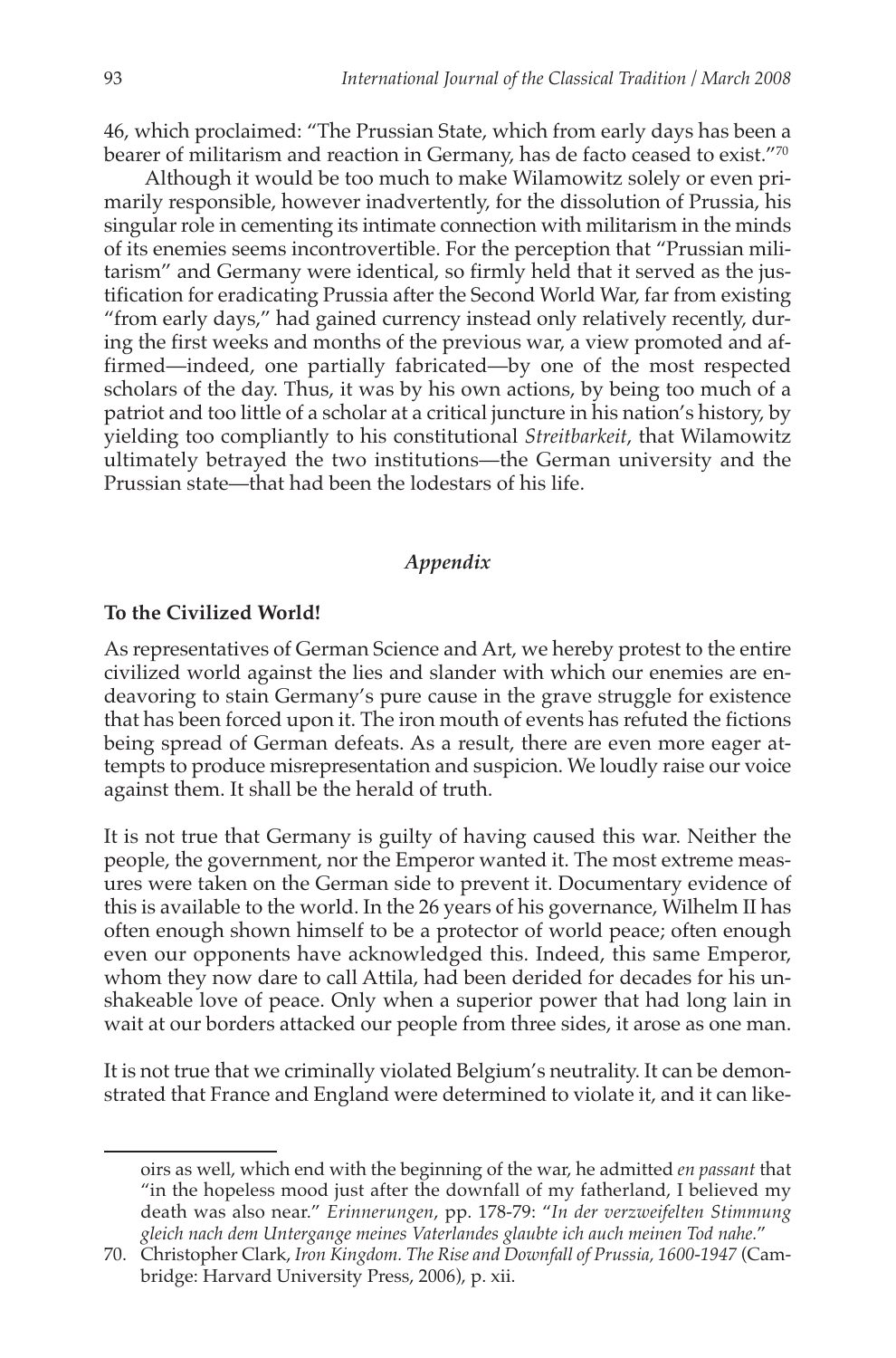entschlossen. Nachweislich war Belgien damit einverstanden. Selbstvernichtung wäre es gewesen, ihnen nicht zuvorzukommen.

**Es ist nicht wahr**, daß eines einzigen belgischen Bürgers Leben und Eigentum von unseren Soldaten angetastet worden ist, ohne daß die bitterste Notwehr es gebot. Denn wieder und immer wieder, allen Mahnungen zum Trotz, hat die Bevölkerung sie aus dem Hilterhalt beschossen, Verwundete verstümmelt, Ärzte bei der Ausübung ihres Samariterwerkes ermordet. Man kann nicht niederträchtiger fälschen, als wenn man die Verbrechen dieser Meuchelmörder verschweigt, um die gerechte Strafe, die sie erlitten haben, den Deutschen zum Verbrechen zu machen.

**Es ist nicht wahr**, daß unsere Truppen brutal gegen Löwen gewütet haben. An einer rasenden Einwohnerschaft, die sie im Quartier heimtückisch überfiel, haben sie durch Beschießung eines Teils der Stadt schweren Herzens Vergeltung üben müssen. Der größte Teil von Löwen ist erhalten geblieben. Das berühmte Rathaus steht gänzlich unversehrt. Mit Selbstaufopferung haben unsere Soldaten es vor den Flammen bewahrt. – Sollten in diesem furchtbaren Kriege Kunstwerke zerstört worden sein oder noch zerstört werden, so würde jeder Deutsche es beklagen. Aber so wenig wir uns in der Liebe zur Kunst von irgend jemand übertreffen lassen, so entschieden lehnen wir es ab, die Erhaltung eines Kunstwerks mit einer deutschen Niederlage zu erkaufen.

**Es ist nicht wahr**, daß unsere Kriegführung die Gesetze des Völkerrechts mißachtet. Sie kennt keine zuchtlose Grausamkeit. Im Osten aber tränkt das Blut der von russischen Horden hingeschlachteten Frauen und Kinder die Erde, und im Westen zerreißen Dumdumgeschosse unseren Kriegern die Brust. Sich als Verteidiger europäischer Zivilisation zu gebärden, haben die am wenigsten das Recht, die sich mit Russen und Serben verbünden und der Welt das schmachvolle Schauspiel bieten, Mongolen und Neger auf die weiße Rasse zu hetzen.

**Es ist nicht wahr**, daß der Kampf gegen unseren sogenannten Militarismus kein Kampf gegen unsere Kultur ist, wie unsere Feinde heuchlerisch vorgeben. Ohne den deutschen Militarismus wäre die deutsche Kultur längst vom Erdboden getilgt. Zu ihrem Schutz ist er aus ihr hervorgegangen in einem Lande, das jahrhundertelang von Raubzügen heimgesucht wurde wie kein zweites. Deutsches Heer und deutsches Volk sind eins. Dieses Bewußtsein verbrüdert heute 70 Millionen Deutsche ohne Unterschied der Bildung, des Standes und der Partei.

Wir können die vergifteten Waffen der Lüge unseren Feinden nicht entwinden. Wir können nur in alle Welt hinausrufen, daß sie falsches Zeugnis ablegen wider uns. Euch, die Ihr uns kennt, die Ihr bisher gemeinsam mit uns den höchsten Besitz der Menschheit gehütet habt, Euch rufen wir zu: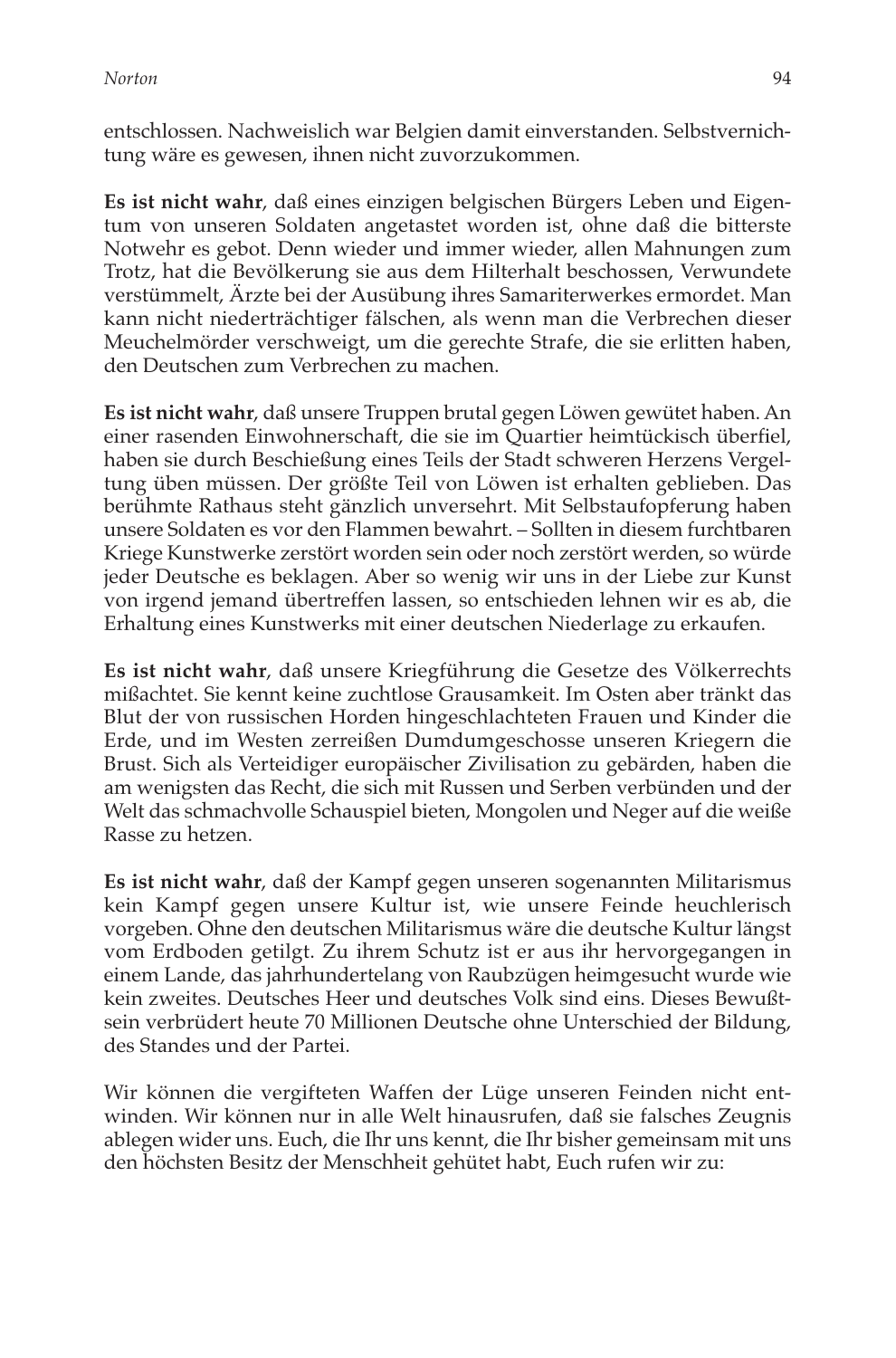wise be demonstrated that Belgium had agreeable to that. It would have been suicide not to have preempted them.

It is not true that the life and property of a single Belgian citizen have been touched without it having been necessitated by the most bitter self-defense. For again and again, despite all warnings, the population shot at them in ambush, mutilated the injured, murdered doctors performing their Samaritan duties. One cannot falsify the facts more abjectly than by keeping silent about the crimes of these assassins in order to turn the just punishment they received into a crime on the part of the Germans.

It is not true that our troops raged brutally against Louvain. They were, with a heavy heart, obliged to seek retribution from a frenzied population, which had insidiously attacked them in their quarters, by firing upon part of the city. The greatest part of Louvain has been preserved. The famous Town Hall stands entirely undamaged. Through self-sacrifice, our soldiers saved it from the flames. – If works of art have been destroyed, or may yet be destroyed, in this terrible war, every German would lament it. But just as little as we would allow anyone to outdo us in the love of art, so too do we just as decisively reject paying for the preservation of a work of art with a German defeat.

It is not true that our conduct of war ignores international laws. It knows no undisciplined cruelty. But in the East, the earth is saturated with the blood of women and children butchered by Russian hordes, and in the West, dumdum bullets mutilate the breasts of our soldiers. Those who ally themselves with Russians and Serbs and offer to the world the shameful spectacle of setting Mongols and Negroes upon the white race, have the least right to pose as the defenders of European civilization

It is not true that the battle against our so-called militarism is not a battle against our culture, as our enemies hypocritically maintain. Were it not for German militarism, German culture would long since have been wiped from the earth. Militarism emanated from this culture to protect it in a land that for centuries was devastated by marauding raids like no other. The German army and the German people are one. Today this awareness unites 70 million Germans as brothers beyond the distinctions of education, class and party affiliation.

We cannot wrest the poisoned weapon of lies out of the hands of our enemies. We can only proclaim to all the world, that our enemies are bearing false witness against us. To those of you who know us, who have together with us preserved the highest possession of humanity, to you we proclaim: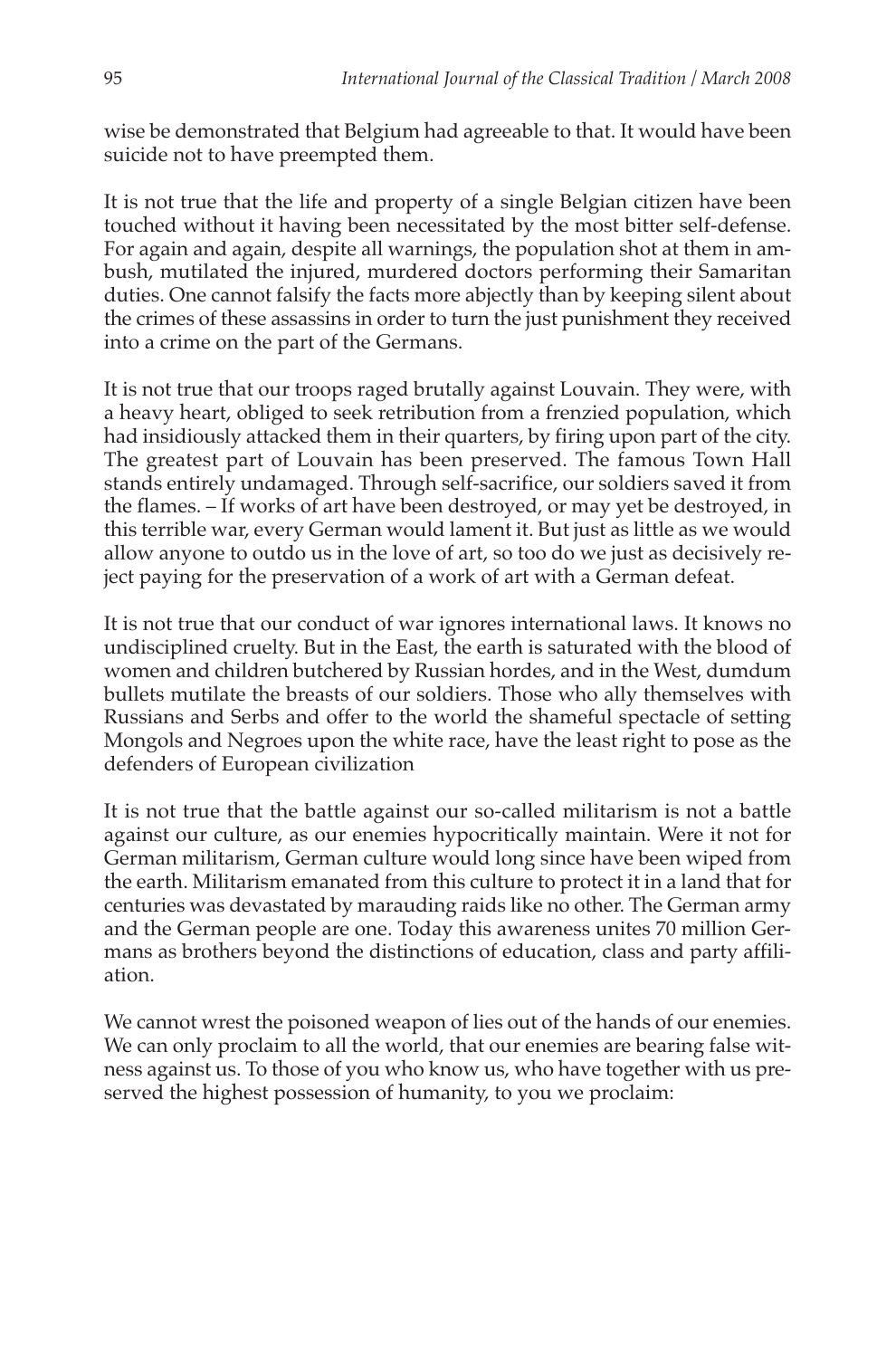Glaubt uns! Glaubt, daß wir diesen Kampf zu Ende kämpfen werden als ein Kulturvolk, dem das Vermächtnis eines Goethe, eines Beethoven, eines Kant ebenso heilig ist wie sein Herd und seine Scholle.

Dafür stehen wir Euch ein mit unserem Namen und mit unserer Ehre!

## **Erklärung der Hochschullehrer des Deutschen Reiches**

Wir Lehrer an Deutschlands Universitäten und Hochschulen dienen der Wissenschaft und treiben ein Werk des Friedens. Aber es erfüllt uns mit Entrüstung, daß die Feinde Deutschlands, England an der Spitze, angeblich zu unseren Gunsten einen Gegensatz machen wollen zwischen dem Geiste der deutschen Wissenschaft und dem, was sie den preußischen Militarismus nennen. In dem deutschen Heere ist kein anderer Geist als in dem deutschen Volke, denn beide sind eins, und wir gehören auch dazu.

Unser Heer pflegt auch die Wissenschaft und dankt ihr nicht zum wenigsten seine Leistungen. Der Dienst im Heer macht unsere Jugend tüchtig auch für alle Werke des Friedens, auch für die Wissenschaft. Denn er erzieht sie zu selbststentsagender Pflichttreue und verleiht ihr das Selbstbewußtsein und das Ehr gefühl des wahrhaft freien Mannes, der sich willig dem Ganzen unterordnet. Dieser Geist lebt nicht nur in Preußen, sondern ist derselbe in allen Ländern des Deutschen Reiches.

Es ist der gleiche in Krieg und Frieden. Jetzt steht unser Heer im Kampfe für Deutschlands Freiheit und damit für alle Güter des Friedens und der Gesittung nicht nur in Deutschland. Unser Glaube ist, daß für die ganze Kultur Europas das Heil an dem Siege hängt, den der deutsche 'Militarismus' erkämpfen wird, die Manneszucht, die Treue, der Opfermut des einträchtigen freien Volkes.